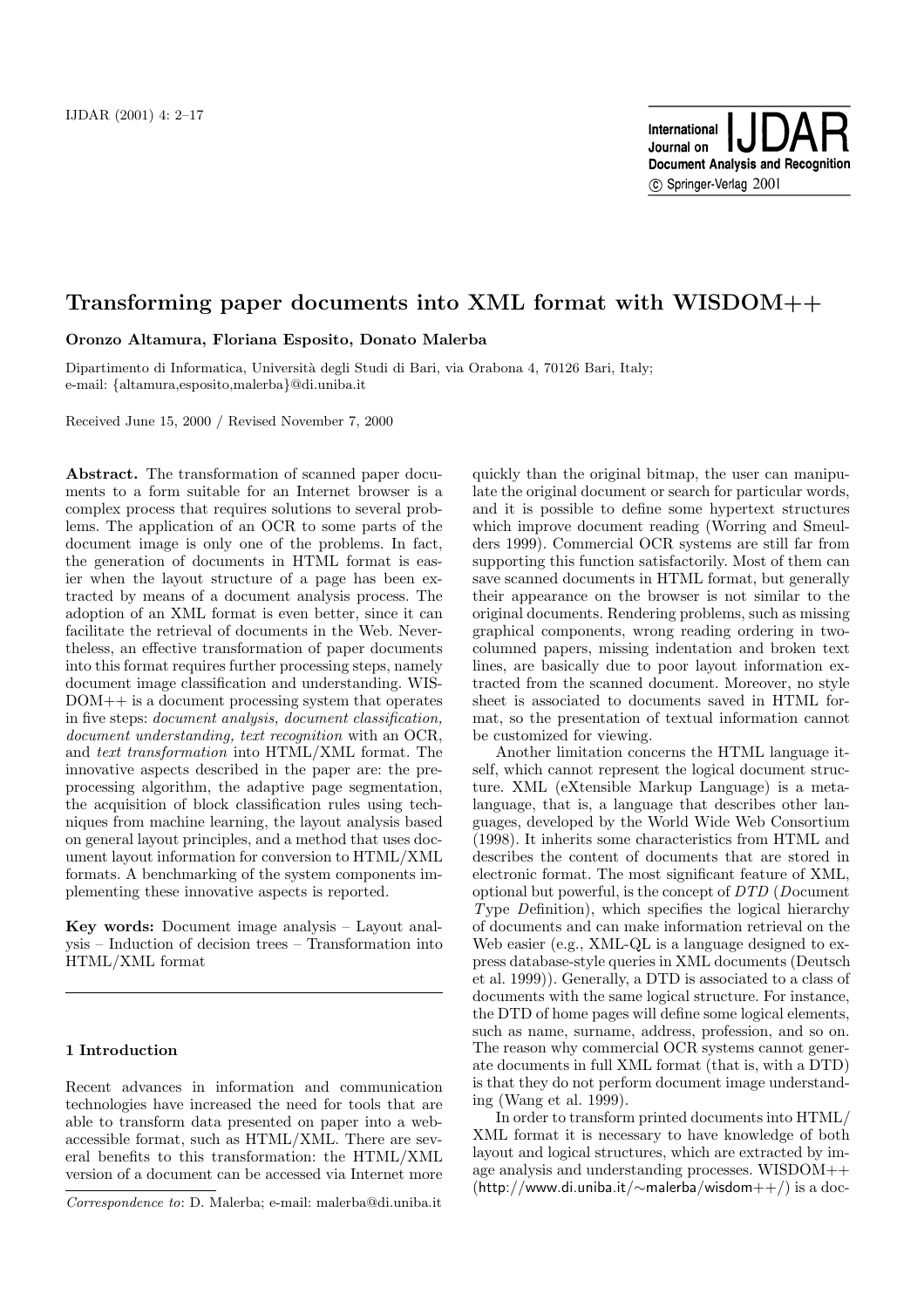ument image analysis system that can transform paper documents into either HTML or XML format by operating in five steps: document analysis, document classification, document understanding, text recognition with an OCR and transformation into a web-accessible format. The document analysis process automatically extracts the hierarchical layout structure used in the transformation into HTML format, while the document classification process automatically recognizes the membership class used to associate a style sheet to a document. In the case of transformation into XML format, the result of the document classification process affects the choice of both the style sheet and the DTD, while the results of the document understanding and text recognition steps define the content of the .xml file. Documents in XML format are a convenient means for storing and exchanging all the data on the geometrical and logical structures extracted in the five processing steps above (Hitz et al. 1999; Simske 1999).

One of the distinguishing features of  $WISDOM++$  is the use of a rule base to support some tasks performed in the first three steps. The rule base is automatically built from a set of training documents using symbolic machine learning tools and techniques, which make the system highly adaptive (Esposito et al. 1999). Real-time user interaction is another relevant feature that affects the design of the whole system. The behavioral design of the interface partially follows the sequential interaction style, in which the user action is controlled by the system itself (Hix and Hartson 1993), and the glass-box model, in which some system mechanisms are revealed to the user (Wenger 1988).

In addition to document image generation in the HTML/XML version, WISDOM++ presents several novelties compared with its predecessor, PLRS (Esposito et al. 1994).

- 1. Some decision tree learning techniques are now applied to the block classification problem, that is the separation of text blocks from graphics, while the first release of PLRS used a linear pattern classifier for this task.
- 2. The symbolic learning technique applied to build the rule base for the document classification and understanding steps has been extended in order to handle both numeric and symbolic data. Indeed, some experimental results on the document understanding problem (Malerba et al. 1997a) have led to the conclusion that mixed numeric/symbolic descriptions are essential for generating accurate models of logical structures.
- 3. WISDOM++ can manage multi-page documents, each of which is a sequence of pages. The user is responsible for the definition of the right sequence, since the optical scan function is able to work on a single page at a time. Pages of multi-page documents are processed independently of each other in all steps.
- 4. WISDOM++ has also been designed as a multi-user system, in the sense that each authorized user has his/her own rule base. Two categories of users are currently defined: administrators and final users. Ad-

ministrators are responsible for establishing which classes of documents each final user can manage, for determining the logical components that can be detected in each class of documents, and for training the system with a set of documents.

This paper provides a comprehensive explanation of the document analysis process performed by the new system WISDOM++, whose earlier versions have been partially described in previous works (Malerba et al. 1997b; Esposito et al. 1999; Altamura et al. 1999). In particular, Sect. 2 describes the main preprocessing step, namely deskewing, implemented in the document analysis system, and Sect. 3 illustrates the adaptive document block segmentation and classification techniques. The knowledge-based extraction of the layout structure is covered in Sect. 4, while the adaptive document classification and understanding is briefly reviewed in Sect. 5. Section 6 explains the layout-based transformation of scanned paper documents into a form suitable for an Internet browser. Finally, some experimental results are reported in Sect. 7.

## **2 Data capture and preprocessing**

Each page of a multi-page document is optically scanned with a resolution of 300 dpi and thresholded into a binary image. The bitmap of an A4-sized page takes about  $2,496 \times 3,500 = 1,092,000$  bytes and is stored in TIFF format. The image is associated with a coordinate system whose origin is in the top left-hand corner; the Xcoordinate increases from the leftmost to the rightmost column, while the Y-coordinate increases from the uppermost to the lowest row.

The segmentation of the page is performed by a topdown method, which is quite fast, but generally ineffective when applied to skewed documents. Consequently, the skew angle has to be estimated and corrected by inverse rotation of the document image. Following Baird's definition (1987), the skew angle of a document image  $I$ is the orientation angle  $\theta$  of its text baselines. It is positive when the image is rotated anti-clockwise, otherwise it is negative. Contrary to some systems that can perform local skew angle estimation (Antonacopoulos 1997; Yu et al. 1995), WISDOM++ can correctly manage only documents with the same skew angle for all text lines. The estimation  $\hat{\theta}$  of the actual skew angle  $\theta$  is obtained as the composition of two functions:  $S(I)$ , which returns a sample region R of the document image I, and  $E(R)$ , which returns the estimation of the skew angle in the sample region  $R$ . The selection of a sample region is peculiar to WISDOM++ and has the advantage of reducing the computational cost of the estimation step, while its main disadvantage is the possibility of errors in the estimation of the dominant (i.e., the most frequent) skew in documents with many local skews for text lines.

In order to select the sample region  $WISDOM++$ computes both the horizontal projection profile  $H$  of the document image and the average number of pixels per row  $(avpx)$ . Then it extracts a set of *regions* from  $H$ :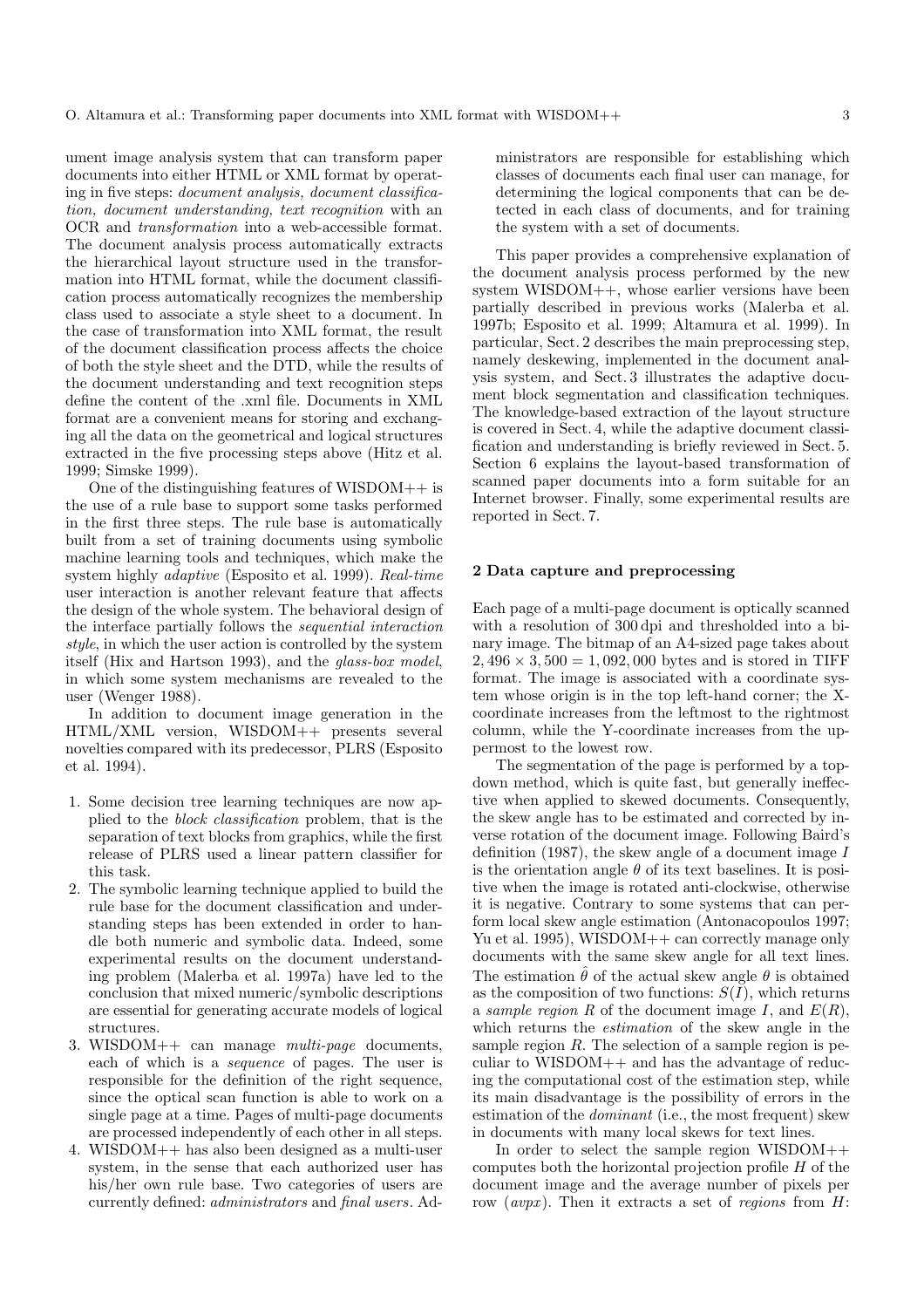a region  $R_i$  is a sequence of adjacent rows in  $H$ , whose height is greater than  $\frac{a v p x}{4}$ . In this way, only regions with prominent peaks will be considered, since  $E(R_i)$  is more likely to be close to the true skew angle  $\theta$ . Each region is classified as horizontal line, text, or image as specified in the paper by Altamura et al. (1999). Since the focus is on the estimation of the skew angle of text regions, the system selects, if any, the text region  $R_i$ with the maximum average density of black pixels per row. Otherwise, the system returns the region, classified as horizontal line or image, satisfying the following conditions: its base is smaller than 310 pixels and it has the maximum average density of black pixels per row<sup>1</sup>.

Once the sample region R has been selected,  $E(R)$  is computed. Let  $H_{\theta}$  be the horizontal projection profile of R after a virtual rotation of an angle  $\theta$ . The histogram  $H_{\theta}$  shows sharply rising peaks with a base equal to the character height when text lines span horizontally, while it presents smooth slopes and lower peaks when the skew angle is large. This observation is mathematically captured by a real-valued function,  $A(\theta) = \sum_{j \in R} H_{\theta}^{2}(j),$ which has a global maximum at the correct skew angle. Thus, finding the actual skew angle means locating the global maximum value of  $A(\theta)$ . Since this measure is not smooth enough for the application of gradient techniques, the system adopts some peak-finding heuristics, which is simpler than that proposed by Baird (1987). Initially, it takes thirty-two samples of  $A(\theta)$  for rotation steps of 20 pixels<sup>2</sup>, thus only thirty-two rotations are possible for steps of 0.46 $\degree$ .. Then it selects the angle  $\theta'$ maximizing  $A(\theta)$  and rotates the sample region at finer steps (10 pixels), starting from  $\theta' - 30$ , until a peak is found. The skew angle is finally estimated by computing the vertex of the parabola interpolating three points around the peak in the space  $(\theta, A(\theta))$  (see Fig. 1). The estimated skew angle is used as a default value when the user asks the system to rotate the document. The user can repeat the loop "skew estimation – document rotation" until satisfying results are obtained.

In the preprocessing phase the spread factor of the document image is also computed. It is defined as the ratio of the average distance between the regions  $R_i$ (avdist) and the average height of the same regions (avheight). In quite simple documents with few sparse regions this ratio is greater than 1.0, while in complex documents with closely written text regions the ratio is lower than the unit. The spread factor is used to define some parameters of the segmentation algorithm. At the end of the preprocessing phase, the resolution of the document image is reduced from 300 to 75 dpi, which is a reasonable trade-off between the accuracy and the speed of the segmentation process. In this way, noisy black specks on a white background are also filtered out.



**Fig. 1.** An example of peak search performed by WIS-DOM++. The original document image has been rotated by  $-4^\circ$ 



Fig. 2. Adaptive threshold definition depending on the spread factor

The size of the reduced bitmap for an A4-sized page is about 70 kb.

# **3 Adaptive page segmentation and block classification**

WISDOM++ segments the reduced document image into rectangular blocks by means of a variant of the Run Length Smoothing Algorithm (RLSA) (Wong et al. 1982). The RLSA applies four operators to the document image: (1) horizontal smoothing with a threshold  $C_h$ ; (2) vertical smoothing with a threshold  $C_v$ ; (3) logical AND of the two smoothed images; and (4) additional horizontal smoothing with another threshold  $C_a$ . Although it is conceptually simple, this algorithm requires scanning the image four times. WISDOM++ implements a variant that scans the image only twice, with no additional cost (Shih and Chen 1996). Furthermore, the smoothing parameters  $C_v$  and  $C_a$  are adaptively defined depending on the spread factor, while  $C_h$  is set to one-tenth of the number of columns in the reduced bitmap (that is, 62) (see Fig. 2).

The segmentation algorithm returns blocks that may contain either textual or graphical information. In order to facilitate subsequent document processing steps it is important to classify these blocks according to content type. The classes used in WISDOM++ are: text block,

When no full region satisfying these conditions exists, a sub-region of exactly 310 pixel is selected.

<sup>2</sup> For an A4-sized document image with 2,496 columns, this correspond to rotations of an angle equal to arctan  $(20/2496) \approx 0.46^{\circ}$ . WISDOM++ can detect skews smaller than  $\pm 7.2^\circ$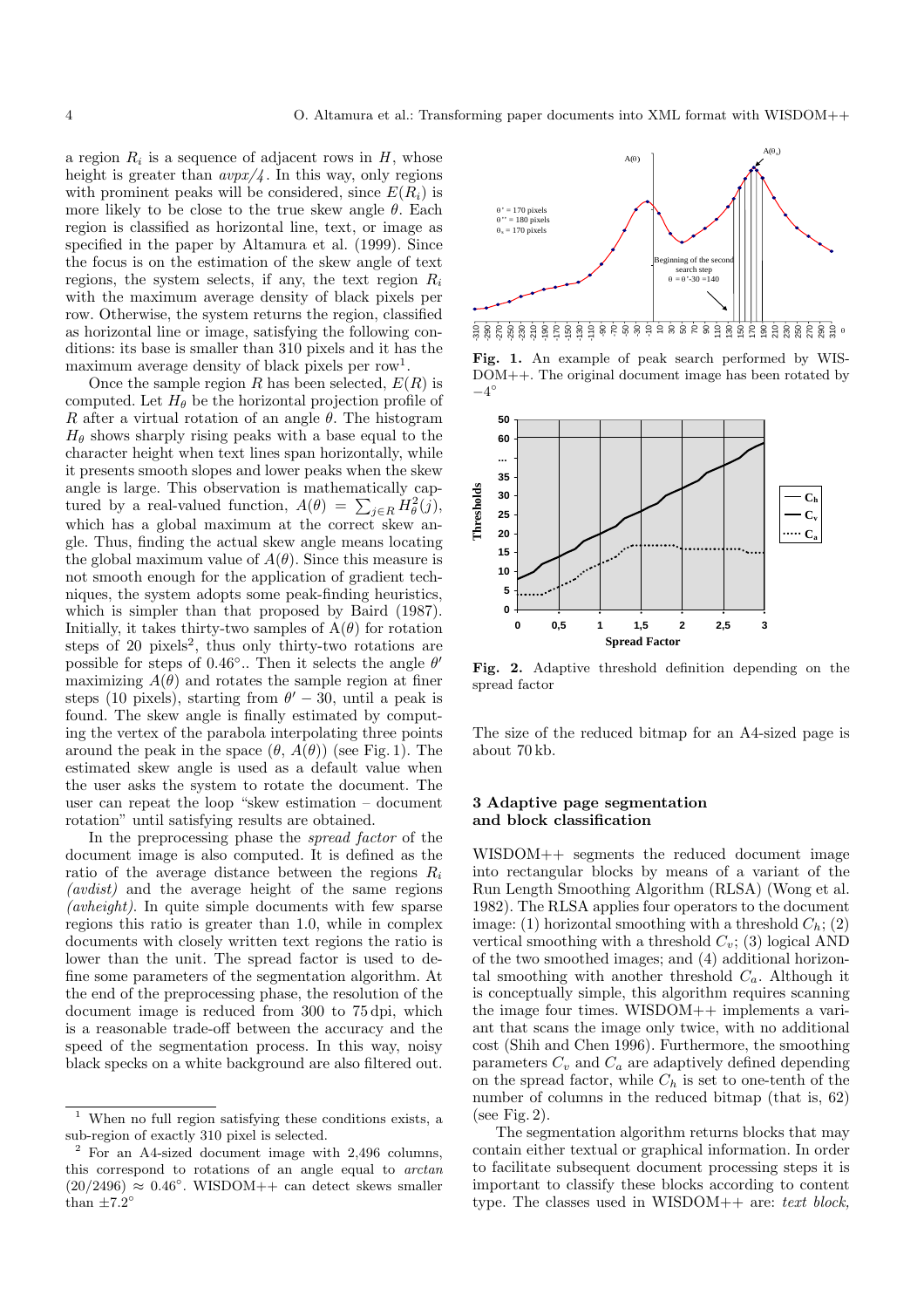horizontal line, vertical line, picture (i.e., halftone images), and graphics (e.g., line drawings).

A method for the classification of blocks into text, graphic/halftone image, horizontal line or vertical line was proposed by Wong et al. (1982). It is based on four features<sup>3</sup>: (1) the height of a block; (2) the eccentricity of the rectangle surrounding the block; (3) the mean horizontal length of the black runs of the original data within each block; and (4) the ratio of the number of black pixels to the area of the surrounding rectangle. Three textural features proposed by Wang and Srihari (1989), namely short-run emphasis, long-run emphasis and extra-longrun emphasis, were proven to be useful to discriminate between text blocks with large, medium-sized and small letters. Both Wong et al. and Wang and Srihari use linear discriminant functions as block classifiers, while Fisher et al. (1990) apply a rule-based classification method using only geometric features. A common aspect of all these works is that they adopt a set of threshold values, which do not automatically adjust for different types of documents.

In WISDOM++, the classification of blocks is performed by means of a decision tree automatically built from a set of training examples (blocks) of the five classes. The choice of a "tree-based" method instead of the most common generalized linear models is due to its inherent flexibility, since decision trees can handle complicated interactions among features and give easily interpreted results. The numerical features used by the system to describe each block are the following:

- 1. height: height of the reduced image block;
- 2. length: length of the reduced image block;
- 3. area: area of the reduced image block (height\*length);
- 4. eccen: eccentricity of the reduced image block (length/height);
- 5. blackpix: total number of black pixels in the reduced image block;
- 6. bw\_trans: total number of black-white transitions in all rows of the reduced image block;
- 7. pblack: percentage of black pixels in the reduced image block (blackpix/area);
- 8. mean\_tr: average number of black pixels per blackwhite transition *(blackpix/bw\_trans)*;
- 9. F1: short-run emphasis;
- 10.  $F2$ : long-run emphasis;
- 11.  $F3$ : extra-long-run emphasis<sup>4</sup>.

A well-known decision tree learning system is C4.5 by Quinlan (1993). It is a batch learner, that is, it cannot change the decision tree when some blocks are misclassified unless a new tree is generated from scratch using an extended training set. However, to enable users to train the system on-line when they are dissatisfied with the classification made by a decision tree it is necessary to apply an incremental learning strategy, as done by ITI 2.0 (Utgoff 1994). This system, which has been embedded in WISDOM++, can operate in three different ways. In the batch mode it works like C4.5. In the normal operation mode it first updates the frequency counts associated to each node of the tree as soon as a new instance is received. Then it restructures the decision tree according to the updated frequency counts. In the error-correction mode, frequency counts are updated only in the case of misclassification of the new instance. The main difference between the two incremental modes is that the normal operation mode guarantees the building of the same decision tree independently of the order in which the examples are presented, while the error-correction mode does not.

# **4 Knowledge-based detection of the layout structure**

The result of the segmentation process is a list of classified blocks, corresponding to printed areas in the page image<sup>5</sup>. Each block is described by a pair of coordinates, namely top left-hand corner and bottom right-hand corner, and the class label. The number of blocks is generally less than a hundred; thus, a segmented page is certainly easier to manage than the original bitmap. However, this new representation is still too detailed for the subsequent processing steps, which can work more efficiently with representations at higher levels of abstraction.

In this case, abstraction is related to the perception of document images. The perceptual organization process that aims to detect structures among blocks is called the layout analysis. The result is a hierarchy of abstract representations of the document image and the geometric (or layout) structure. The leaves of the layout tree (lowest level of the abstraction hierarchy) are the blocks, while the root represents the whole document. In multi-page documents, the root represents a set of pages. A page may group together several layout components, called frames, which are rectangular areas of interest in the document page image. An ideal layout analysis should produce a set of frames, each of which can be associated with a distinct logical component, such as title and author of a scientific paper. In practice, however, a suboptimal layout structure, in which it is still possible to distinguish the logical meaning of distinct frames, should be considered a good output of the layout analyzer.

The various approaches to the extraction of the layout structure can be classified in two distinct dimensions: (1) direction of construction of the layout tree (top-down or bottom-up); and (2) amount of explicit knowledge used during the layout analysis. As to the second dimension, Nagy, Kanai and Krishnamoorthy (1988) distinguish three levels of knowledge in the layout structure of a document:

**–** Generic knowledge (e.g., type base lines of a word are collinear).

In Wong et al.'s work, only the first three features are actually used by the block classifiers.

 $4$  Computed using the following thresholds: T1=10 and  $T2=20$  (Wang and Srihari 1989).

Note that the assumption that printed areas are rectangular encompasses the assumption that all text lines have no skew. This explains the need to evaluate the page skew and to rotate the image.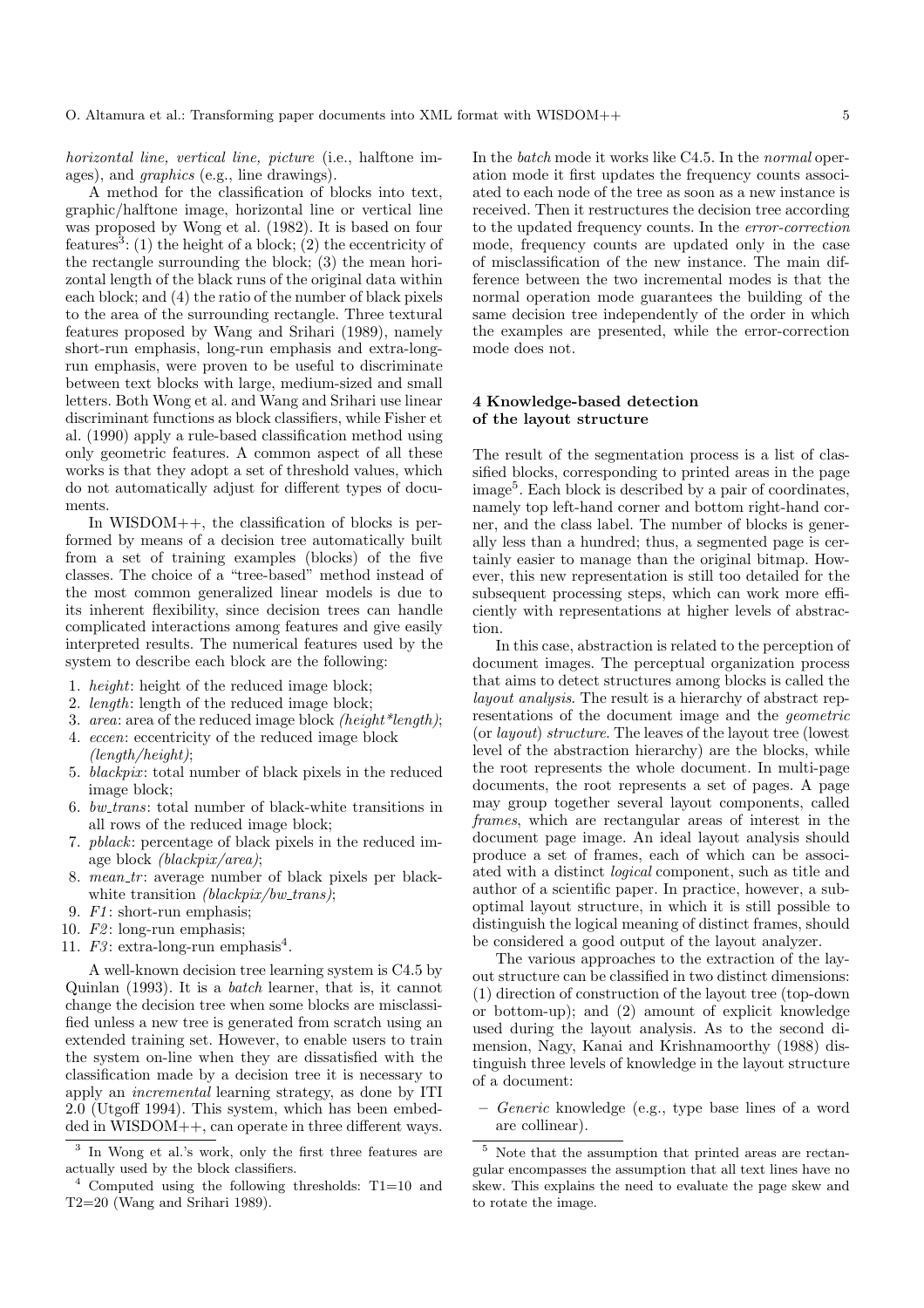- **–** Class-specific knowledge (e.g., no text line is lateral to a graphical object).
- **–** Publication-specific knowledge (e.g., maximum type size is 22 points).

They observe that knowledge used in bottom-up layout analysis is necessarily different from that used for top-down processing: it is much less document specific. In addition, we note that knowledge used in top-down approaches is typically derived from the relations between the geometric and the logical structures of specific classes of documents. This is the case of page grammars (Nagy et al. 1992) and geometric trees (Dengel and Barth 1988), which are used to segment document images and simultaneously associate some layout components with the logical structure. In WISDOM++ this class-specific knowledge is solely required in the document classification and understanding steps and it is automatically learned from examples of documents, as explained in the next section.

LEX is an example of a bottom-up layout analysis system that exploits generic knowledge on west-style typesetting conventions to group basic blocks together into frames (Esposito et al. 1995). The layout analysis is done in two steps:

- 1. A global analysis of the document image in order to determine possible areas containing paragraphs, sections, columns, figures, and tables. This step is based on an iterative process, in which the vertical and horizontal histograms of text blocks are alternatively analyzed to detect columns and sections/paragraphs, respectively.
- 2. A local analysis of the document to group together blocks which possibly fall within the same area. Three perceptual criteria are considered in this step: proximity

(e.g., adjacent components belonging to the same column/area are equally spaced), continuity (e.g., overlapping components), and similarity (e.g., components of the same type, with an almost equal height).

Pairs of layout components that satisfy some of these criteria may be grouped together. Each layout component is associated with one of the following types: text, horizontal line, vertical line, picture, graphic, and mixed. When the constituent blocks of a logical component are homogeneous the same type is inherited by the logical component, otherwise the associated type is set to mixed.

The first Prolog version of LEX (Malerba et al. 1995) had the advantage of a straightforward representation and manipulation of declarative knowledge. In order to improve the run time, a more recent  $C++$  version has been implemented and embedded in WISDOM++. In Fig. 3) the various steps of the layout analysis process are shown.

# **5 Document classification and understanding**

While the layout structure associates the content of a document with a hierarchy of layout objects, such as blocks, frames, and pages, the logical structure of the



**Fig. 3.** A document image (upper-left) and the five levels of its layout structure: basic blocks, lines, set of lines, frame1, and frame2

document associates the content with a hierarchy of logical objects, such as sender/receiver of a business letter, title/authors of a scientific article, and so on. The problem of finding the logical structure of a document can be reformulated as the problem of defining a mapping from the layout structure into the logical one. In  $WISDOM++$ this mapping is currently limited to the association of a page with a document class (document classification) and the association of page layout components with basic logical components (document understanding). The mapping is built by matching the document description with both models of the classes of documents and models of the logical components of interest for each class.

Models are represented as rules. Typically such rules are handcoded for particular classes of documents (Nagy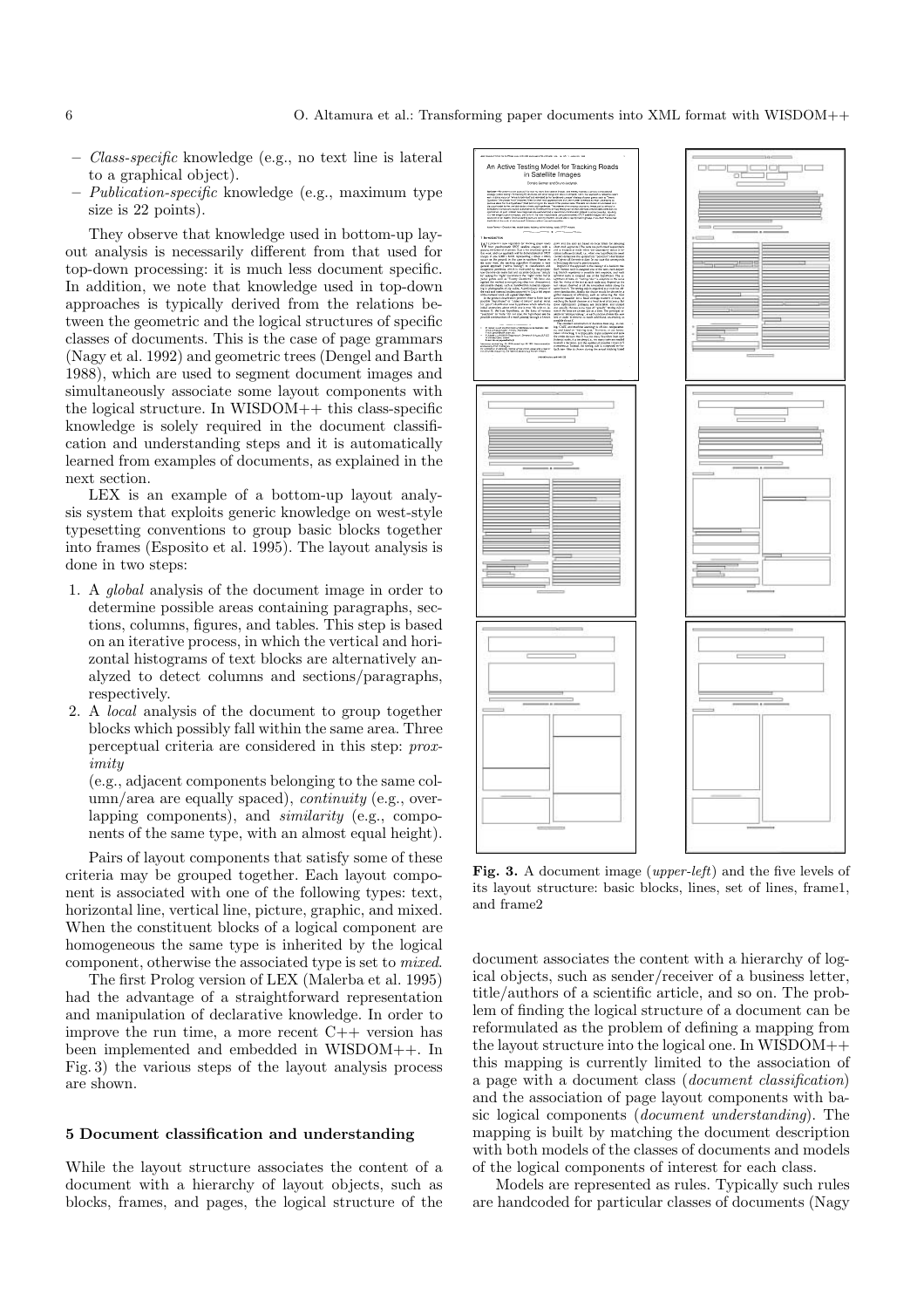et al. 1992), requiring fine-tuning and great human effort. In WISDOM++ rules are automatically generated by means of machine learning algorithms that induce them from a set of training examples, for which the final user has already defined the correct class and has specified the layout components with a logical meaning (logical components) (Esposito et al. 1999). In the current version of the system, the administrator has the responsibility of activating learning processes for different training sets.

In order to apply machine learning techniques to induce rules for layout-based document classification, it is important to define a suitable representation of the layout structure of training documents. In this work we confine ourselves to representing the most abstract level of the layout structure (frame2) and we deliberately ignore other levels, as well as their composition hierarchy. We prefer to describe both documents and rules in a firstorder language. In this language, unary function symbols, called attributes, are used to describe properties of a single layout component (e.g., height and length), while binary predicate and function symbols, called relations, are used to express spatial relationships among layout components. An example of a page layout description, automatically generated by WISDOM++ for the layout shown in Fig. 3, is reported below:

part\_of( $X1,X2$ ), part\_of( $X1,X3$ ), ..., part\_of( $X1,X17$ ), width $(X2)$ =290, width $(X3)$ =94, ..., width $(X17)$ =104, height(X2)=6, height(X3)=7, ..., height(X17)=6, type\_of( $X2$ )=hor\_line, type\_of( $X3$ )=text,  $type_of(X17)=text$  $x_{\text{-}pos{\text{-}}center(X2)=168, x_{\text{-}pos{\text{-}}center(X3)=366, \ldots, x_{\text{-}obs}}$  $x_{\text{-}pos_{\text{-}}center(X17)=290$ , y\_pos\_center(X2)=27, y\_pos\_center(X3)=27,  $\dots$ ,  $y_{\text{-}pos{\text{-}}center(X17)=783,$ on\_top( $X2, X4$ ), on\_top( $X3, X4$ ), ..., on\_top( $X14, X15$ ), to\_right( $X15, X16$ ), to\_right( $X2, X3$ ), ..., to\_right $(X10, X11)$ , alignment $(X2,X12)$ =only left col, ..., alignment $(X10,X11)$ =only\_middle\_row

where the constant  $X1$  denotes the whole page, while the remaining constants  $X2, X3, \ldots X17$  denote distinct layout components at the frame2 level. It is noteworthy that both symbolic and numeric attributes are used to describe the page layout, thus requiring an extension of the machine learning algorithm originally designed for symbolic data alone. Indeed, some experimental results of the document image understanding problem (Malerba et al. 1997a) have led to the conclusion that mixed numeric/symbolic descriptions are essential for generating accurate models of logical structures. The following is an example of a rule, generated by the current version of the machine learning algorithm:

logic\_type(X)=running\_head  $\leftarrow$  y\_pos\_center(X)=18 ... 32, on\_top $(X, Y)$ , on\_top $(Y, Z)$ 

which means that an object X is a running head if its center is located in the upper part of the page (between rows 18 and 32) and is above another object Y, which is, in turn, above another object Z. A detailed description of the main issues and experimentally validated solutions for inductive learning of document classification and understanding models is reported in the paper by Esposito et al. (2000).

Once the logical structure of the document has been determined, WISDOM++ allows the user to set up the text extraction process, by selecting the logical components to which an OCR has to be applied. Finally, the system generates an HTML/XML version of the original document, as explained in the next section.

# **6 Transformation into HTML/XML formats**

The simplest way to make processed documents accessible via the Web is to attach document images to HTML pages, after having converted bitmaps into a format supported by most browsers (e.g., GIF or JPEG). However, this approach presents at least three disadvantages. First, compressed raster images are still quite large and their transfer can be unacceptably slow. Second, the original document can only be viewed and not edited. Third, in the case of multipage documents, pages can be presented only in a sequential order, thus missing the advantages of a hypertext structure which supports document browsing. Therefore, it is important to transform document images into HTML/XML formats by aggregating all textual, graphical, layout and logical information extracted in the document analysis and understanding processes. Current commercial OCR technology is still far from performing this transformation effectively. The main reason is that OCR systems have insufficient information on the layout structure of documents and no information on the logical structure. Since knowledge of both layout and logical structures is actually available in WISDOM++ at the end of the document analysis and recognition process, it is possible to have qualitatively better results in terms of presentation and conveyed information (see Fig. 4). Henceforth, only the transformation into XML format will be presented, since it encompasses the generation of documents in HTML format.

## 6.1 XML document structures

An XML document has both a logical and a physical structure. The logical structure allows a document to be divided into named units and sub-units, called elements. The physical structure allows components of the document, called *entities*, to be named and stored separately, sometimes in other data files, so that information can be re-used, and non-XML data (e.g., images) can be included by reference. An XML processor is used to manage entities and combine them in a single data stream, both for validation by a parser and for accessing by the main application (see Fig. 5).

The most significant feature of XML is the concept of Document Type Definition (DTD), which provides a formal set of rules to define a logical document structure, defines the elements that may be used, and dictates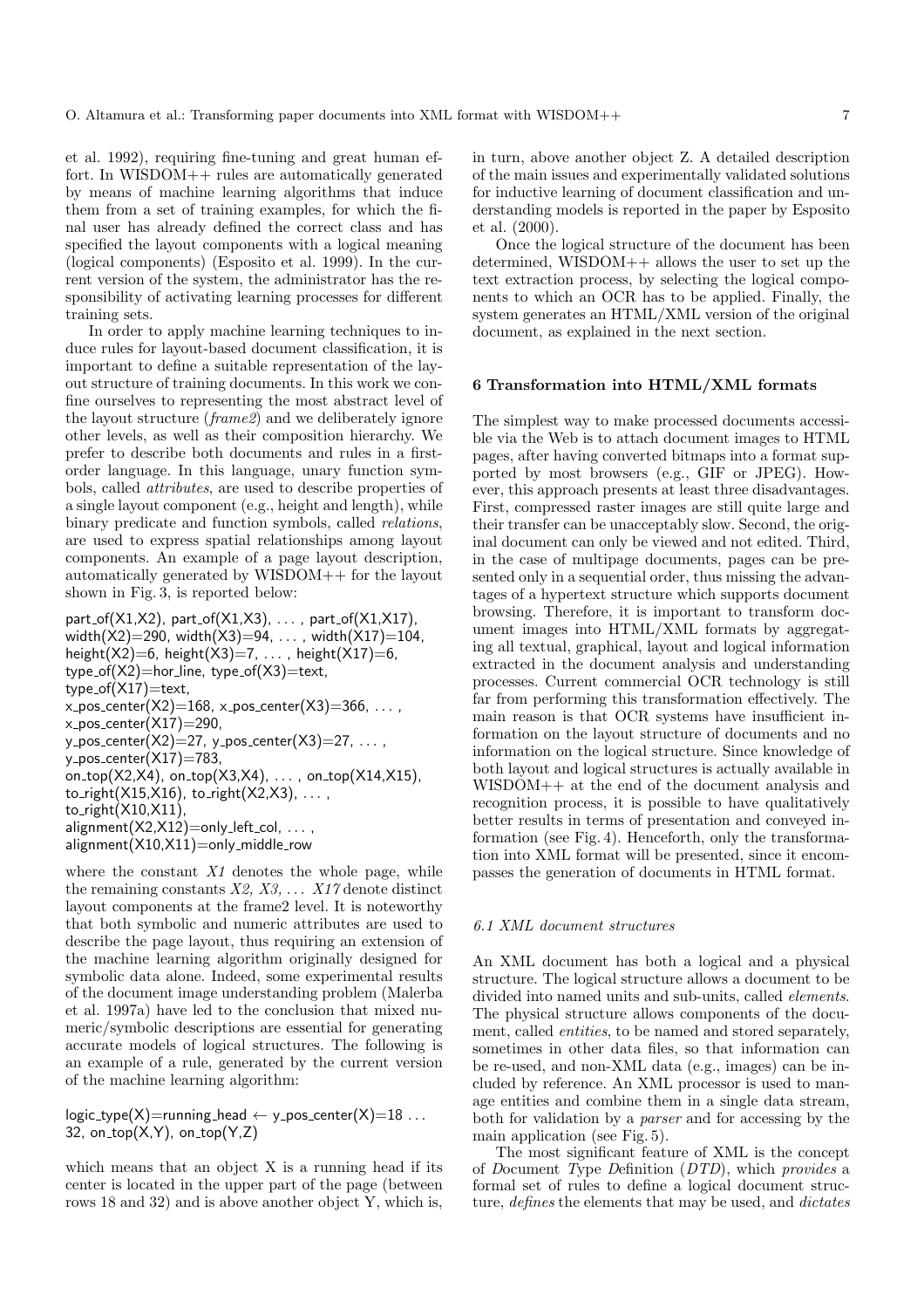

8 0. Altamura et al.: Transforming paper documents into XML format with WISDOM++



formed by a commercial OCR  $(left)$ , and the transformation into XML format as performed by WISDOM++  $(right)$ . WISDOM++ renders a version of the document similar in appearance and content to the original document. Moreover, data on the affiliation of authors is not intermixed with the introduction text. WISDOM++ has associated the document with a style sheet specific for the class 'Transactions on Pattern Analysis and Recognition', which has been recognized during the document classification step. Although it is not visible, information on the logical structure of the document (running head, title, author(s), affiliation, abstract, index terms, and so on) is also reported in the XML file

where they may be applied in relation to each other. The declarations that comprise the DTD may be totally or partially stored at the top of each document that must conform to these rules (internal DTD), or may be alternatively stored in a separate data file (external DTD), which is referred to by a special instruction at the top of each document. WISDOM++ adopts the latter solution, which generates a distinct DTD for each document class. For instance, the DTD generated for any document of the class "Transactions on Pattern Analysis and Machine Intelligence" will be the following:

```
<!-- standard DTD file for tpami class -->
<!ELEMENT tpami
(abstract|affiliation|author|body|index-
term|page-number|running-head|title|undefined)*>
<!ELEMENT abstract (#PCDATA)>
<!ELEMENT affiliation (#PCDATA)>
<!ELEMENT author (#PCDATA)>
<!ELEMENT body (#PCDATA)>
<!ELEMENT index-term (#PCDATA)>
<!ELEMENT page-number (#PCDATA)>
<!ELEMENT running-head (#PCDATA)>
<!ELEMENT title (#PCDATA)>
<!ELEMENT undefined (#PCDATA)>
```
Each declaration conforms to the markup declaration format  $\langle 1, \ldots \rangle$ . The keyword ELEMENT introduces an element declaration (in this case abstract, affiliation, un- $\text{defined}^6$  and specifies its allowed content. An element may have no content at all, may have a content of only text, of only child elements, or of a mixture of elements and text. In the example above, the content of the element tpami is a child element, which is structured, while all remaining elements can contain only text (Parsable Character Data, PCDATA). An attribute may be associated with a particular element to provide refined information on an element. Examples of attributes are the font size and the alignment. All the attributes are declared separately from the element, but are usually declared together in the attribute list declaration. In WIS-DOM++ the elements have no attribute, since information on font size, font weight, and so on is reported in a separate style sheet file (.css). It is also noteworthy that the DTD generated by WISDOM++ has no definition of elements, since our main goal is not to represent the layout structure explicitly, but to render the document similar in appearance to the original document, which can be achieved by means of XSL specifications, as explained later. In this way files to be transmitted through

 $6$  The element *undefined* refers to all those logical components of no specific interest for the application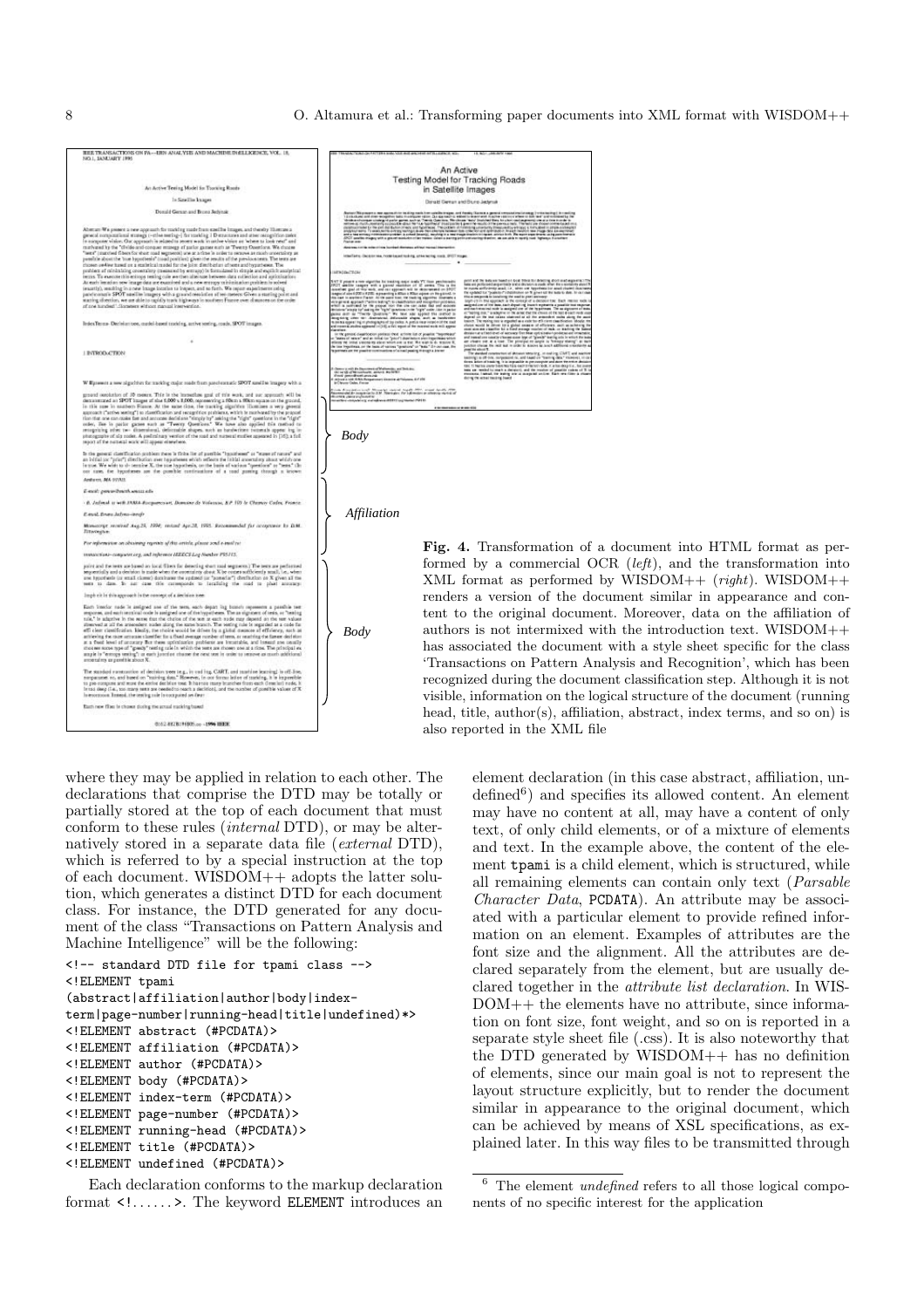

**Fig. 5.** Combination of the logical and physical structures in a single data stream rendered by an XML-enabled web browser

the Web are generally smaller, since they do not contain information on the hundreds of components in the document layout structure.

Once the DTD has been defined an instance of that document type can be generated and stored in an  $\mu$ file by respecting constraints defined by the set of rules in the DTD. An example of an .xml file, generated for the document in Fig. 3, is as follows:

```
<?xml-stylesheet href="tpami1.XSL"
type="text/xsl"?>
<!DOCTYPE tpami SYSTEM "tpami.DTD">
<tpami>
<running-head ID="id0"><paragraph>IEEE
TRANSACTIONS ON PATTERN ANALYSIS AND MACHINE
INTELLIGENCE, VOL.
</paragraph></running-head>
<running-head ID="id1"><paragraph>18, NO.1,
JANUARY 1996
</paragraph></running-head>
<title><paragraph>An Active</paragraph>
<paragraph>
Testing Model for Tracking Roads</paragraph>
<paragraph>
in Satellite Images
</paragraph></title>
<author><paragraph>Donald Geman and Bruno
Jedynak
</paragraph></author>
<abstract ID="id4"><paragraph>Abstract-We
present a new
approach for tracking roads from
```

```
satellite images, and thereby illustrate a
general computational
strategy (∼ctive testing∼) for tracking 1 0
structures and otner
recognition tasks in computer vision. Our
approach is
 ...
</paragraph></body>
```
</tpami>

The first row specifies the name of the style sheet file (with extension  $.xsl$ ), while the second row defines the DTD associated to the document class (file with extension .DTD). Text extracted with the OCR is intermixed with tags that define its logical structure (e.g., <running-head>, <abstract> and so on). The tag  $\epsilon$  paragraph is used to mark lines returned by the OCR, information which is useful only for rendering purposes. This tag is not declared in the DTD since it is not considered a logical element from the user's viewpoint. The number of logical elements in the document instance corresponds to the number of frame2 layout components to which the OCR has been applied. The element attribute ID is used to identify different instances of logical elements in the document. This is important for defining the proper rendering of each instance.

The XML specification includes a facility for physically isolating and separately storing any part of a document. Each unit of information is called an entity and each entity is assigned a name, so that it can be identified. The only entity to which an entity name is not assigned is the document entity. It is stored in a data file that is considered as representing the entire document. In simple cases the document entity may be the only entity (main program without sub-program), in more complex cases the document entity is used to position the call of other entities (main program with only subprograms). A declaration <!ENTITY ... > is required to announce the existence of an entity. No such declaration is reported in XML documents generated by WIS-DOM++, since they contain only one entity (document entity).

The content of an XML element, such as an abstract or a paragraph, has no explicit text style or format. Since XML language is not concerned with visualization aspects, it is necessary to specify the element rendering in a different language. XSL (eXtensible Style Language) is a language used for expressing style sheets. An XSL style sheet specifies the presentation of a class of XML documents by describing how an instance of the class is transformed into an XML document that uses the formatting vocabulary. The reference to an external style sheet is reported in the first row of the XML file produced by WISDOM++:

## <?xml-stylesheet href="tpami1.XSL" type="text/xsl"?>

An XSL style sheet processor accepts a document or data in XML and an XSL style sheet and produces the presentation of the XML source content that was intended by the designer of that style sheet. The presentation process involves two distinct steps: the transforma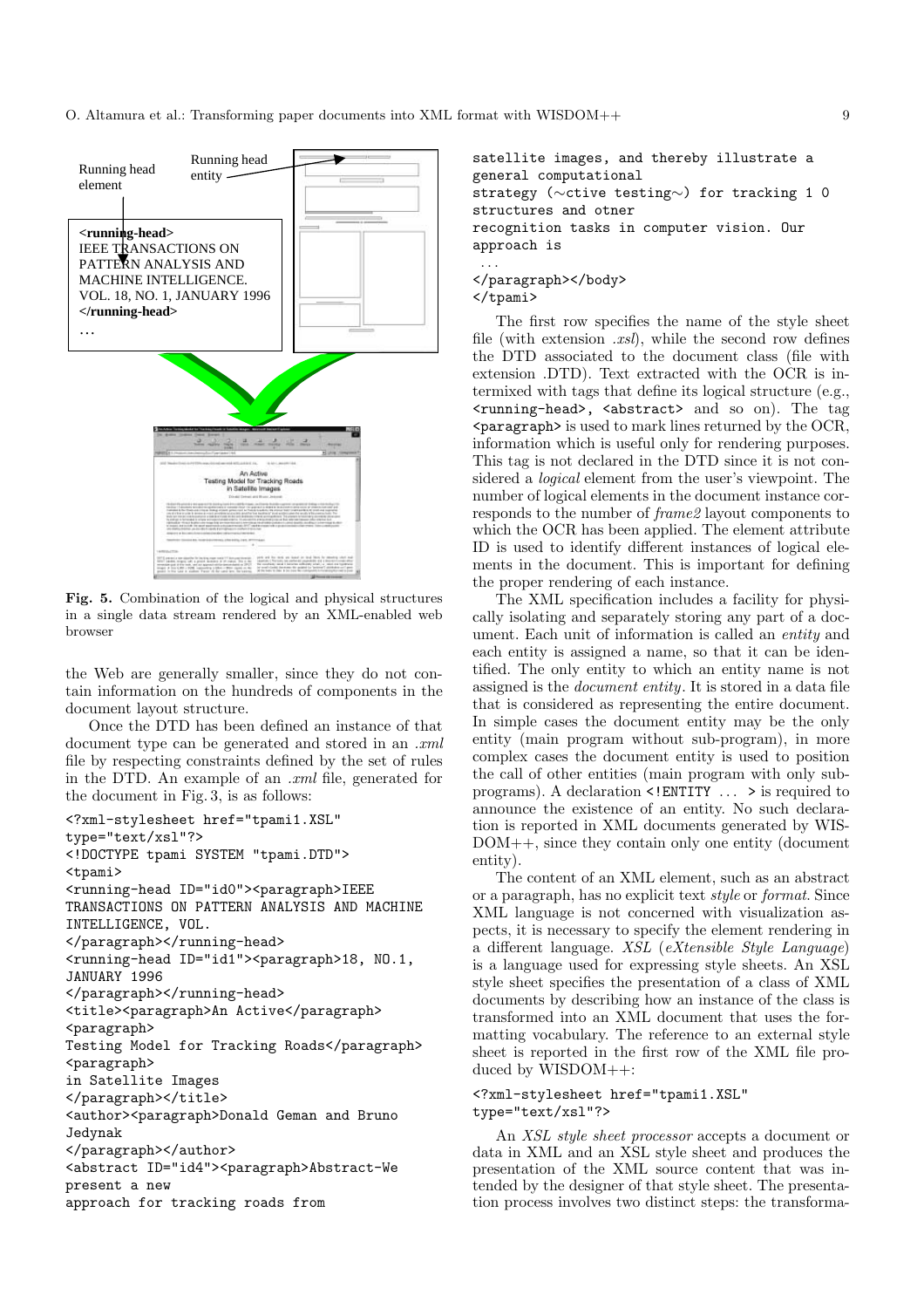tion of the original XML source file (tree construction) and the interpretation of the transformed file to produce formatted results suitable for presentation (formatting). The process of formatting is performed by the formatter, which, in our case, is a rendering engine inside a browser. An example of a style sheet file generated for the document in Fig. 3, is as follows:

```
<?xml version='1.0'?>
<xsl:stylesheet
xmlns:xsl='http://www.w3.org/TR/WD-xsl'>
<xsl:template match='/'>
<HTML>
<HEAD>
<TITLE>An Active Testing Model for Tracking Roads
in Satellite Images</TITLE>
<LINK rel="stylesheet" href="tpami.css"></LINK>
</HEAD>
<BODY TEXT="BLACK" BGCOLOR="WHITE">
<TABLE WIDTH='100%' BORDER='0'>
<TR>
<TD WIDTH='54%' VALIGN='TOP'
CLASS="running-head"><BR/>
<xsl:for-each
select="tpami/running-head[@ID='id0']/paragraph">
\langle xsl: \text{if } \text{test='Tab'} \rangle \ \&\#160;\&\#160;\&\#160;\; \langle xsl: \text{if } \rangle</xsl:for-each>
</TD>...
</HTML>
</xsl:template>
</xsl:stylesheet>
```
The transformation is based on template rules (tag <xsl:template>), each rule specifying how an XML element should be transformed. In the above example, only one rule is defined to transform the whole XML file into an HTML document, by adding graphical components and by arranging elements into tables as well as lines into table entries. Following W3C recommendations, the selection of font, font-size, and alignment is not specified in the XSL file, but in the Cascading Style Sheet file (.css), which is unique for each class of documents. It is noteworthy that WISDOM++ does not rely on style information extracted by the OCR, but exploits the result of the classification process to associate a .css file to an HTML/XML document. For instance, the CSS file associated to the document in Fig. 3 will be:

```
TD {font: 7pt Arial; text-align: justify;}
TD.title {font-size: 19pt; text-align:
center;}
TD.author {font-size: 10pt; text-align:
center;}
TD.running-head {font-size: 7pt; text-align:
center;}
TD.abstract {font-size: 7pt; text-align:
left;}
TD.affiliation {font: 7pt Times New Roman;
font-posture: italic; }
TD.index-term {font-size: 7pt;}
TD.body {font: 8pt Times New Roman;}
TD.page-number {font-size: 7pt;}
BR {font-size: 3pt;}
```
WISDOM++ helps users to define a CSS file for each class of documents.

# 6.2 Generation of the HTML/XML files

The previous section illustrates the distribution into different files of several pieces of information extracted by WISDOM++, namely the layout and logical structures, the pictorial content of some graphical layout components, the textual content as well as the text format of some logical components. However, the document conversion into structured formats (HTML/XML) is not straightforward, since a number of factors should be considered in order to render the converted document as similar as possible to the original document image.

The system makes use of document layout information for conversion into structured formats. In particular, frame2 and lines are the only two levels of the layout structure that are actually useful. The former defines the layout to be reproduced in a Web document, while the latter helps to format the text associated to some frame2 components. Layout-based conversion into HTML/XML format is a two-phase process:

- 1. Creation of a hierarchy of HTML tables that accurately represent the highest level of the layout structure.
- 2. Formatting the text associated to some frame2 components and linking the bitmaps extracted for the others.

The first step is indispensable, since neither HTML not XML allow coordinate-based positioning of text and images on the screen. The page layout is rendered by means of nested tables, which are generated according to the following procedure:

## **convert column**(column)

Determine rows in the column and generate an HTML table with as many rows

For each row with multiple frame2 components:

Determine columns in the row and generate an HTML table with as many columns For each column c convert\_column(c)

This procedure performs recursive cuts of the horizontal and vertical histograms, computed on the basis of frame2 components. At the first call the layout of the whole document is passed. For the document in Fig. 3 this procedure determines a first row with two cells, one for the running head and one for the page number, which will be described by the following fragment of HTML code:

```
<TABLE WIDTH='100%' BORDER='0'>
<TR>
<TD WIDTH='54%' VALIGN='TOP'
CLASS="running-head"><BR>
<CENTER>IEEE TRANSACTIONS ON PATTERN ANALYSIS
AND MACHINE INTELLIGENCE, VOL.</CENTER>
</TD>
<TD WIDTH='1%'></TD>
```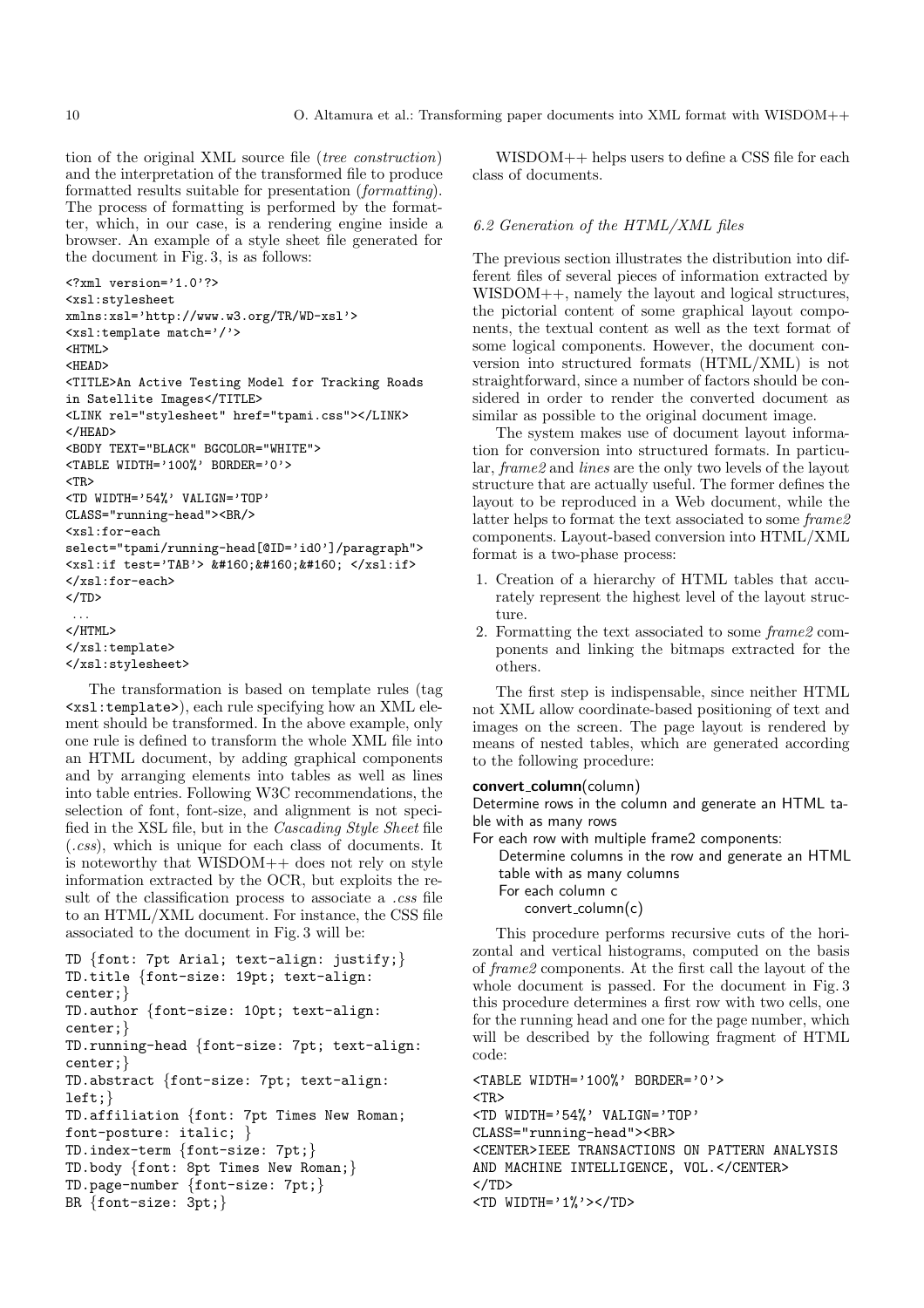```
<TD WIDTH='17%' VALIGN='TOP'
CLASS="running-head"><BR>
<CENTER>18, NO.1, JANUARY 1996</CENTER>
</TD>
```
The attribute WIDTH denotes the relative width of a table (row/column) and it is computed to respect the original size of frame2 components. The content of table entries (tag <TD>) can be a text, a figure or a horizontal/vertical line. For instance, the seventh row of the table generated for the document in Fig. 3 contains the horizontal line that separates the index term from the introduction:

```
<TABLE WIDTH='100%' BORDER='0'>
<TR>
<TD WIDTH='29%'></TD>
<TD WIDTH='18%' VALIGN='TOP'><BR><HR></TD> left
horizontal line
<TD WIDTH='2%'></TD>
<TD WIDTH='1%' VALIGN='TOP'><BR>
<IMG SRC="tpami1j8.jpg"></TD> diamond image
<TD WIDTH='1%'></TD>
<TD WIDTH='18%' VALIGN='TOP'><BR><HR></TD>
right horizontal line
<TD WIDTH='31%'></TD>
</TR></TABLE>
```
Once the hierarchy of HTML tables has been built it is necessary to format each table entry with textual content. This task is performed by the OCR when the output is already saved in HTML format, while it is done by WISDOM++ when the output is plain ASCII text. In the latter case the straightforward copy of the ASCII text would result in a loss of the original formatting of the document (e.g., arrangement of text in paragraphs, indentation, and centering). In order to recover the original formatting it is necessary to match text lines read by the OCR with lines in the layout structure (see Fig. 6). Generally, only a partial matching can be found, due to possible errors in the segmentation and layout analysis made by either WISDOM++ or the OCR. For instance, there is only one line for the section title in Fig. 6, while the OCR returns two text lines (each line ending with ¶). On the contrary, the first two lines of the initial paragraph are merged during the segmentation process, while the OCR returns two text lines. In WISDOM++ the optimal matching is found by means of a heuristic search. Additional heuristics are also used to decide when a text line should be indented or centered, as well as when a carriage return (¶) detected by the OCR should be transformed into a break tag (<BR>) in HTML.

# **7 Benchmarking of WISDOM++**

In order to assess the absolute performance of the document analysis system, we will follow the evaluation method proposed by Märgner et al. (1997). Attention is focused on the document analysis functions alone, since an assessment of the system performance for the document classification and understanding steps is out of the scope of this paper (see Esposito et al. (2000) for more details).

By considering  $WISDOM++$  as a chain of modules, we intend to evaluate the performance of some of them, namely the skew evaluation module and the block classification module. A set of 112 real, single-page documents have been considered as input data. The set is the same as that used in a previous study of the document classification and understanding problems (Esposito et al. 1999). The documents are distributed as follows: thirty are the first pages of articles appearing in the proceedings of the International Symposium on Methodologies for Intelligent Systems  $(ISMIS94)^7$ , twenty-eight are the first pages of articles published in the proceedings of the 12th International Conference on Machine Learning (ICML95), thirty-four are the first page of articles published in the IEEE Transactions on Pattern Analysis and Machine Intelligence (TPAMI)<sup>8</sup>, and twenty are documents of different types or published in other proceedings, transactions, and journals (Reject). The text is organized into one column for the first class of documents and into two columns for the second and third classes. No uniform layout can be detected for the documents in the fourth class. The documents may contain formulae, drawings, halftone images and other graphical elements (e.g., vertical/horizontal lines).

Benchmarking of the deskew algorithm is performed in two different ways. First, the optimal output (ground truth) is determined by a human expert, who decides which is the right skew angle of the scanned document image. This *real* assessment may contain some imprecision, that we tried to reduce by providing the expert with two effective tools in the interface: zooming functions and a straight-edge. The latter aims at an errorfree ideal assessment through artificial rotations of the document image for some known angles. In both cases, the evaluation function computes the error made with respect to the real/ideal assessment value.

The results on the real assessment are reported in Table 1, where all measurements are absolute values of angles expressed in degrees. The following observations should be made. Documents have been scanned by a careful user, who placed documents on the flat surface of a scanner with a skew of less than three degrees. The smallest non-null skew angle that can be detected for A4 documents is 0.023◦, which corresponds to a tilt of one pixel in a bitmap with 2,496 columns. For single-column documents (ISMIS94) the error made by WISDOM++ is two pixels on average, while for documents organized in two columns (ICML95 and TPAMI) it is about nine pixels on average.

Document images correctly rotated by the expert are used in the second benchmarking of the deskew algorithm. Each of them is rotated at various degrees (i.e.,  $\pm 0.5^{\circ}, \pm 1.0^{\circ}, \pm 1.5^{\circ}, \pm 2.0^{\circ}, \pm 3.0^{\circ}, \pm 4.0^{\circ}, \pm 5.0^{\circ}, \pm 6.0^{\circ},$  $\pm 7.0^{\circ}$ , using the rotation algorithm implemented in

<sup>7</sup> Published by Springer-Verlag in the series Lecture Notes in Artificial Intelligence, Vol. 869

<sup>8</sup> Period January-June 1996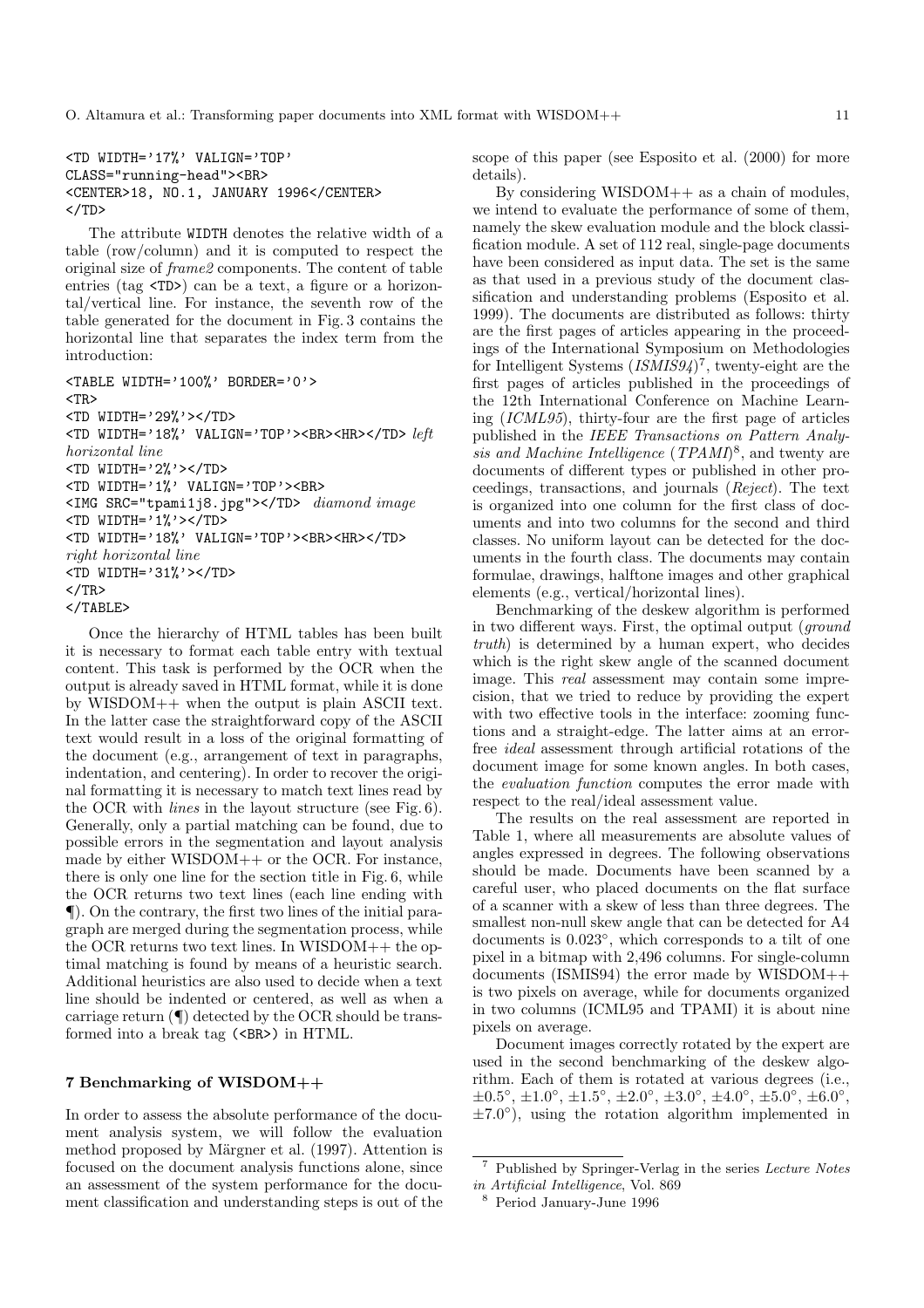## **IL INTRODUCTION**

E present a new algorithm for tracking major roads V from panchromatic SPOT satellite imagery with a ground resolution of 10 meters. This is the immediate goal of this work, and our approach will be demonstrated on SPOT mages of size 6,000 x 8,000, representing a 60km x 80km square on the ground, in this case in southern France. A the same time, the tracking algorithm illustrates a very general approach ("active testing") to classification and<br>recognition problems, which is motivated by the proposinon that one can make rast and accurate decisions "aimply by" asking the "right" questions in the "right" order, like in<br>parior games such as "Twenty Questions." We have also applied this method to recognizing other two-dimensional ing in photographs of zip codes. A preliminary version of the road and numeral studies appeared in [16]; a full report of the numeral work will appear elsewhere

In the general classification problem there is finite list of possible "hypotheses" or "states of nature" and an in that for "prior") distribution over hypotheses which reflects the mibal uncertainty about which one is true. We wish to determine X, the true hypothesis, on the basis of various "questions" or "tests." (In our case, the hypotheses are the possible continuations of a road passing through a known

#### 1 INTRODuCTION¶

¶ XAT E present a new algorithm for tracking major roads¶ VY from panchromatic SPOT satellite imagery with a¶ ground resolution of 10 meters. This is the immediate goal of¶ this work, and our approach will be demonstrated on SPOT¶ images of size 6,000 x 8,000, representing a 60km x 80km¶ square on the ground, in this case in southern France. At the same time, the tracking algorithm illustrates a very¶ general approach ("active testing") to classification and¶ recognition problems, which is motivated by the proposi-¶ tion that one can make fast and accurate decisions "simply¶ by" asking the "right" questions in the "right" order, like in¶ parlor games such as "Twenty Questions." We have also¶ applied this method to recognizing other tw~ dimensional,  $\P$ deformable shapes, such as handwritten numerals appear-¶ ing in photographs of zip codes. A preliminary version of¶ the road and numeral studies appeared in [16]; a full report¶ of the numeral work will appear elsewhere. ¶

In the general classification problem there is finite list of¶ possible "hypotheses" or "states of nature" and an initial¶ (or "prior") distribution over hypotheses which reflects the¶ initial uncertainty about which one is true. We wish to d~¶ termine X, the true hypothesis, on the basis of various¶ "questions" or "tests." (In our case, the hypotheses are the¶

**Fig. 6.** Lines detected in a layout structure (left) and text lines extracted by the OCR (right)

**Table 1.** Errors made with respect to the real assessment defined by an expert

|                           | Ismis  | Tpami  | Icml   | Reject |
|---------------------------|--------|--------|--------|--------|
| Average error             | 0.0470 | 0.2166 | 0.2045 | 0.1120 |
| Average Real Skew         | 0.3115 | 0.4530 | 0.5130 | 0.3659 |
| <i>Standard Deviation</i> | 0.2827 | 0.3489 | 0.5121 | 0.3896 |



**Fig. 7.** Average absolute error of the skew angle for the four classes of documents

WISDOM++. The absolute errors averaged in all documents of a class are reported in Fig. 7.

A comparison with other published results is not easy. A similar benchmarking was performed by Smith (1995), whose best results seem to be similar to ours. Our experimental design allows us to observe that the skew estimation procedure gives a good performance for single-column documents, but is not always reliable for documents organized in two or more columns. This limit is more evident with clockwise rotations, and is generally due to the difficulty in selecting a good sample region. Moreover, the error generally increases with the size of the skew angle, so that for a relatively large tilt it would be necessary to repeat the deskew process more than once. As to the time performance, which is a critical factor for a real-time system, it is always lower than 0.41 s for a Pentium PC 200MMX.

In order to test the performance of the block classifier, the set of documents has been split into a training

**Table 2.** Characteristics of the learned decision trees

|             | <i>Size</i> | No.          | No.    | No. <i>incorporated</i> |
|-------------|-------------|--------------|--------|-------------------------|
|             | KЬ          | <i>Nodes</i> | leaves | examples                |
| Batch       | 24,320      | 229          | 114    | 9.429                   |
| Pure Error- |             |              |        |                         |
| correction  | 982         | 159          | 79     | 277                     |
| Mixed       | 13,150      | 235          | 117    | $4,545+125$             |

set  $(70\%)$  and a test set  $(30\%)$ , according to a stratified random sampling. The number of training blocks is 9,429, while the number of test blocks is 3,176. Three experiments have been organized. ITI 2.0 has been trained in the batch mode in the first experiment, pure errorcorrection mode in the second, and mixed incremental- /error-correction mode in the third (incremental mode for the first 4,545 examples and error-correction mode for the remaining 4,884).

The main characteristics of the learned trees are reported in Table 2, where the last column refers to the number of examples stored in the nodes of the induced trees.

The decision tree built in the batch mode takes about 24 Mb, since all instances have to be stored, while the decision tree obtained in the error-correction mode requires only 982 kb. The total number of instances incorporated in the third experiment is 4,670, where 4,545 are the training examples used in the first incremental step, while the remaining 125 have been incorporated in the subsequent error-correction step. Nevertheless, this difference in tree size corresponds to a very small difference in predictive accuracy estimated on the independent test set (see Table 3). This justifies the use of the decision tree, developed according to the error-correction operation mode, in many practical situations.

The learned trees are not shown in this paper because they are too large. We limit ourselves to reporting that the set of features actually used in the decision tree built by the pure error-correction procedure does not contain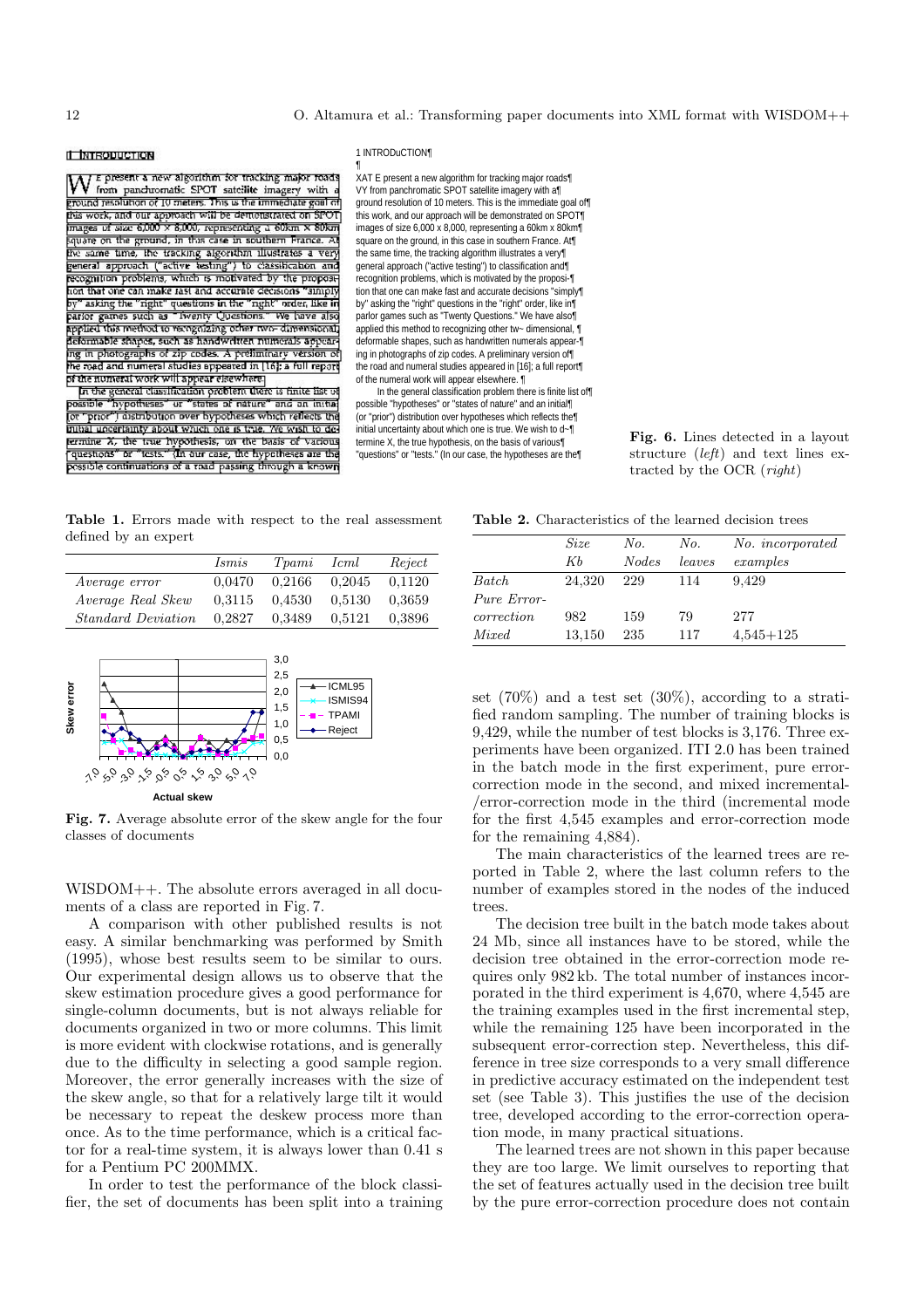**Table 3.** Predictive accuracy of the learned decision trees

|             | <i>ISMIS</i> | <i>ICML</i> |       |        |       |
|-------------|--------------|-------------|-------|--------|-------|
|             | 94           | 95          | TPAMI | Reject | Total |
| Batch       | 95.78        | 97.74       | 98.26 | 97.00  | 97.48 |
| Pure Error- |              |             |       |        |       |
| correction  | 97.05        | 98.39       | 98.01 | 95.06  | 97.45 |
| Mixed       | 95.99        | 97.63       | 98.18 | 97.35  | 97.51 |

two features, namely the width of the block and F3. This omission is probably due to the documents considered in this benchmarking, which have few occurrences of large text blocks better identified by the feature emphasizing long runs.

The benchmarking of the layout analysis process is more elaborate, since the extracted layout depends on a number of subsequent processing steps, namely adaptive segmentation, global layout analysis, and detection of lines, set of lines, frame1 components and frame2 components. In order to evaluate the result of one of these processing steps, it is necessary to provide the system with the ideal (or at least, the best) input data and to define the ground truth, that is, the ideal output of that step.

In the evaluation of the adaptive segmentation algorithm the ideal input is a deskewed document, while we defined as ground truth a set of blocks such that: (1) each block encloses homogeneous data (single characters, words or text lines of a column, horizontal/vertical lines, images, and graphics); (2) no block encloses pure noise, such as inkspots. Experimental results on the set of 112 documents are reported in Table 4.

Most of the errors are due to "noisy" blocks. A small percentage of the error rate is due to large blocks that group several text lines (i.e., the threshold  $C_v$  is high) or text lines of adjacent columns (i.e., the threshold  $C_a$ is high). It is noteworthy that changes made to both  $C_v$ and  $C_a$  do not entail a total recovery of all errors.

Experimental results for the global layout analysis are reported in Tables 5 and 6. They refer to errors observed in the detection of columns and sections, respectively. In this case the ideal input is the corrected result of the segmentation algorithm.

The ground truth defined for the line detection step is based on the following criteria: (1) each line in the layout structure should include a text line in the document; (2) contiguous horizontal and vertical lines extracted by the segmentation algorithm should be merged together. Experimental results are given in Table 7. Most of the errors are due to both block misclassification and mistakes in the global layout analysis. They have been corrected by changing the block classification or the segmentation thresholds  $C_v$  and  $C_a$ .

The ground truth defined for the detection step of the set-of-lines is based on the following criterion: each set-of-lines should include justified text lines of the same paragraph. Experimental results are reported in Table 8. In addition, in this case, errors are caused by block misclassification and erroneous global layout analysis.

The ground truth defined for the *frame1* detection step is based on the following criteria: (1) a block includes a set of centered text lines concerning the same logical component (title, authors, etc.); (2) a block includes a set of text lines aligned by the left (right) column, which concern the same logical component (abstract, affiliation, footnotes, etc.); (3) a block includes a set of text lines in a paragraph; and (4) a block includes a single text line regarding a page number or a section title. Experimental results are reported in Table 9.

Finally, the ground truth at the frame2 level is the ideal decomposition of a page into layout components, such that each of them can be associated to at most one logical label and the conditions reported for frame1 are satisfied. Experimental results are reported in Table 10.

These experimental results provide a quantitative evaluation of the correctness of individual steps in the document image analysis. However, errors may accumulate at each processing step, as shown in Fig. 8. In this example, an error in the detection of sections generates an erroneous grouping at the level of lines, that in turn affects the generation of frame2 components. The final effect is that both the abstract and the body of the paper are grouped together and the rules for document image understanding cannot correctly map the layout structure into the logical structure. Figure 8 also illustrates some examples of noisy blocks erroneously detected by the segmentation algorithm and carried forward up to the frame2 level. In both cases, user intervention on the extracted layout is required in order to recover the correct layout structure.

# **8 Conclusions**

In this paper a novel document processing system has been presented. The system is complete and effectively supports the transformation of printed documents into HTML/XML format. It exploits the layout structure extracted in the layout analysis step, as well as the result of the various classifiers for blocks, documents, and logical components automatically generated by symbolic machine learning tools. A benchmarking of some processing steps has also been reported. In particular, the deskew algorithm, which operates in two steps, gives a good performance for single column documents, while there is still a margin for improvement in documents with a more complex layout structure. Deskewed documents are segmented by means of a fast RLSA with an adaptive parameter definition. The average percentage of errors observed in the benchmarking of the adaptive segmentation algorithm is relatively small and without serious consequences for the subsequent layout analysis steps. A high predictive accuracy has been observed for the block classifier, which is a decision tree automatically induced from a set of training examples. More abstract layout components are found by means of a bottom-up, knowledge-based layout analysis. The promising results reported in the benchmarking for the highest level in the layout structure empirically support the idea of using it as the basis for document classification, document under-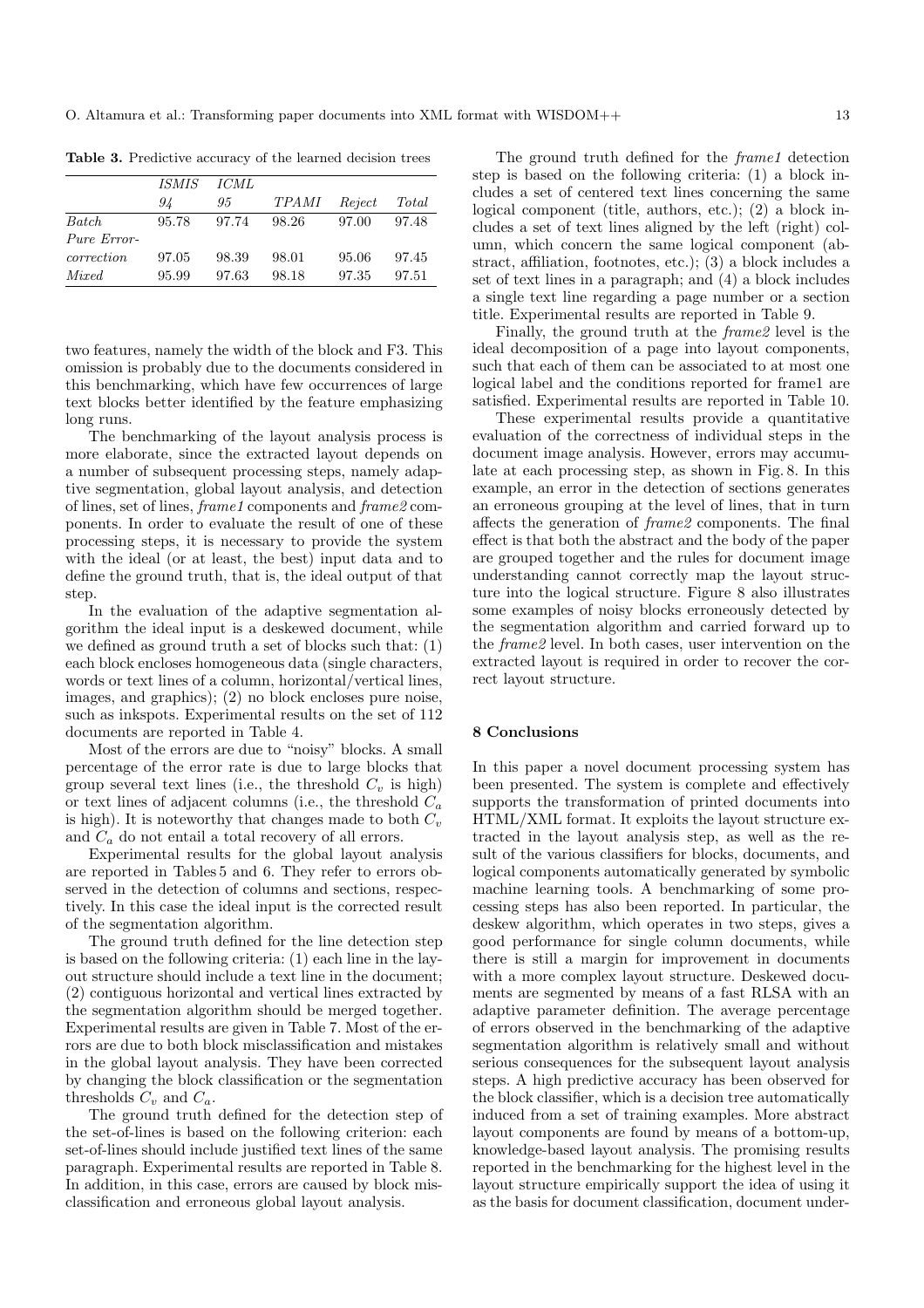|        | No.    | No.    | Perc.  | No. blocks              | No. errors              | Perc. errors            |
|--------|--------|--------|--------|-------------------------|-------------------------|-------------------------|
| Class  | blocks | errors | errors | <i>after correction</i> | <i>after correction</i> | <i>after correction</i> |
| Icml   | 3931   | 135    | 3.4    | 3691                    | 14                      | 0.3                     |
| Tpami  | 4477   | 198    | 4.4    | 4349                    | 48                      | 1.1                     |
| Ismis  | 1677   | 171    | 10.2   | 1485                    | 4                       | 0.3                     |
| Reject | 2520   | 159    | 6.3    | 1654                    | 15                      | 0.9                     |
| Total  | 12605  | 663    | 5.3    | 11179                   | 81                      | 0.7                     |

**Table 4.** Benchmarking of the adaptive segmentation algorithm

Table 5. Benchmarking of the global layout analysis process: column detection

|        | No.     | No.    | Perc.  | No. columns             | No. errors              | Perc. errors            |
|--------|---------|--------|--------|-------------------------|-------------------------|-------------------------|
| Class  | columns | errors | errors | <i>after correction</i> | <i>after correction</i> | <i>after correction</i> |
| Icml   | 64      |        | 10.9   | 61                      | 4                       | 6.5                     |
| Tpani  | 77      | 8      | 10.4   | 72                      | 5                       | 6.9                     |
| Ismis  | 31      |        | 6.4    | 30                      |                         | 3.3                     |
| Reject | 35      |        | 20     | 32                      | 5                       | 15.6                    |
| Total  | 207     | 24     | 11.6   | 195                     | 15                      | 7.7                     |

Table 6. Benchmarking of the global layout analysis process: section detection

|                   | No.      | No.    | Perc.   | No. sections            | No. errors              | Perc. errors            |
|-------------------|----------|--------|---------|-------------------------|-------------------------|-------------------------|
| Class             | sections | errors | errors  | <i>after correction</i> | <i>after correction</i> | <i>after correction</i> |
| Icml              | 398      | 8      | 2       | 396                     | 6                       | 1.5                     |
| T <sub>pani</sub> | 544      | 26     | 4.8     | 538                     | 20                      | 3.7                     |
| Ismis             | 244      | 4      | $1.6\,$ | 240                     | 3                       | 1.2                     |
| Reject            | 227      | 20     | 8.8     | 223                     | 18                      | 8.1                     |
| Total             | 1413     | 58     | 4.1     | 1397                    | 47                      | 3.4                     |

Table 7. Benchmarking of the line detection step

|             | No.   | No.    | Perc.   | No. lines               | No. errors              | Perc. errors            |
|-------------|-------|--------|---------|-------------------------|-------------------------|-------------------------|
| Class       | lines | errors | errors  | <i>after correction</i> | <i>after correction</i> | <i>after correction</i> |
| <i>Icml</i> | 2421  | 26     | 1.1     | 2409                    | 14                      | 0.6                     |
| Tpami       | 2914  | 66     | 2.3     | 2873                    | 42                      | 1.4                     |
| Ismis       | 1195  | 8      | 0.7     | 1191                    |                         | 0.1                     |
| Reject      | 1214  | 23     | 1.9     | 1214                    | 20                      | $1.6\,$                 |
| Total       | 7744  | 123    | $1.6\,$ | 7687                    | 77                      | $1.0\,$                 |

Table 8. Benchmarking of the set-of-line detection step

|        | No.          | No.    | Perc.   | No. set-of-lines        | No. errors              | Perc. errors            |
|--------|--------------|--------|---------|-------------------------|-------------------------|-------------------------|
| Class  | set-of-lines | errors | errors  | <i>after correction</i> | <i>after correction</i> | <i>after correction</i> |
| Icml   | 708          | 23     | 3.2     | 693                     | 11                      | $1.6\,$                 |
| Tpami  | 1527         | 30     | 2.0     | 1494                    | 18                      | 1.2                     |
| Ismis  | 507          | 8      | $1.6\,$ | 500                     | 3                       | 0.6                     |
| Reject | 728          | 23     | 3.2     | 702                     |                         | 1.1                     |
| Total  | 3470         | 84     | 2.4     | 3389                    | 40                      | 12                      |

Table 9. Benchmarking of the frame1 detection step

|        | No.    | No.    | Perc.  | No. frames              | No. errors              | Perc. errors            |
|--------|--------|--------|--------|-------------------------|-------------------------|-------------------------|
| Class  | frames | errors | errors | <i>after correction</i> | <i>after correction</i> | <i>after correction</i> |
| Icml   | 408    | 12     | 2.9    | 402                     | 6                       | 1.5                     |
| Tpami  | 728    | 25     | 3.4    | 695                     | 12                      | 1.7                     |
| Ismis  | 265    | 12     | 4.5    | 258                     |                         | 0.3                     |
| Reject | 351    | 20     | 5.7    | 339                     |                         | 2.7                     |
| Total  | 1752   | 69     | 3.9    | 1694                    | 28                      |                         |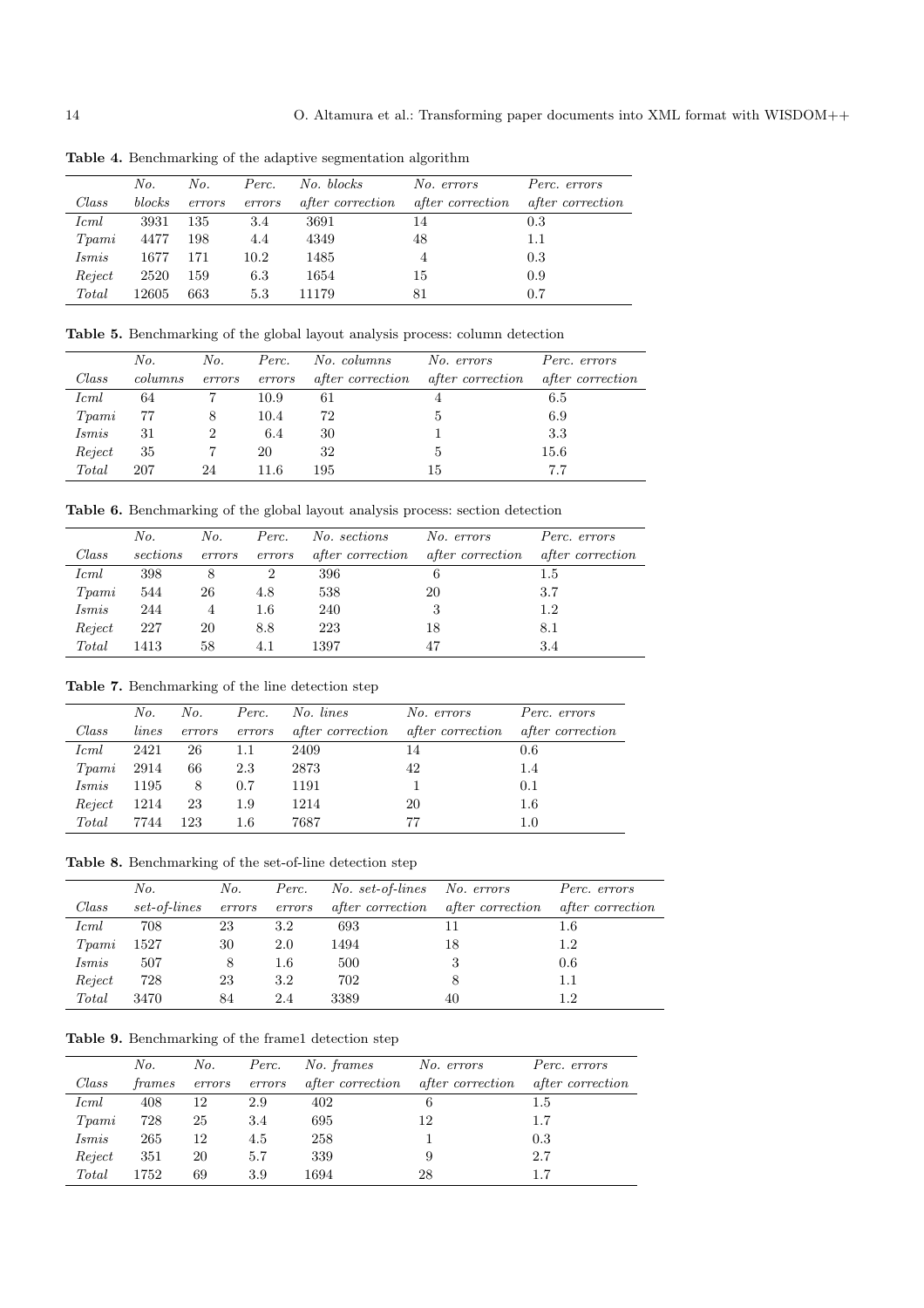**Table 10.** Benchmarking of the frame2 detection step

|        | No.    | No.    | Perc.  | No. frames              | No. errors              | Perc. errors            |
|--------|--------|--------|--------|-------------------------|-------------------------|-------------------------|
| Class  | frames | errors | errors | <i>after correction</i> | <i>after correction</i> | <i>after correction</i> |
| Icml   | 316    | 27     | 8.5    | 310                     | 17                      | 5.5                     |
| Tpami  | 556    | 24     | 4.3    | 531                     | 6                       | 1.1                     |
| Ismis  | 181    | 10     | 5.5    | 184                     | 2                       | 1.1                     |
| Reject | 236    | 24     | 10.2   | 229                     | 10                      | 4.4                     |
| Total  | 1289   | 85     | 6.6    | 1254                    | 35                      | 2.8                     |
|        |        |        |        |                         |                         |                         |



Erroneous section crossing two columns

Abstract and body are grouped together

**Fig. 8.** Original document of the class ICML95 (left); basic blocks extracted by the segmentation algorithm and sections detected by the global layout analysis (*center*); final frame2 level  $(right)$ 

standing, and transformation into HTML/XML format. Currently, we are investigating the possibility of inducing class-specific knowledge to be used in the global analysis process. By correcting the results of the global analysis with either splitting or grouping operations it is possible to generate a set of training examples for a learning system that can automatically induce class-specific global analysis rules. Moreover, we plan to extend the hypertext structure of the generated HTML/XML documents by creating indexes and adding links to bibliographic references.

Acknowledgements. The authors would like to thank Francesco De Tommaso, Dario Gerbino, Ignazio Sardella, Giacomo Sidella, Rosa Maria Spadavecchia, and Silvana Spagnoletta for their contribution to the development of WISDOM++. We are also grateful to Lynn Rudd for her help in re-reading the paper.

## **References**

- O. Altamura, F. Esposito, D. Malerba: WISDOM++: an interactive and adaptive document analysis system. In: Proc. 5th Int. Conf. on Document Analysis and Recognition, pp. 366–369, IEEE Computer Society, Los Alamitos, Calif., USA, 1999
- A. Antonacopoulos: Local skew angle estimation from background space in text regions. In: Proc. 4th Int. Conf. on Document Analysis and Recognition, pp. 684–688, IEEE Computer Society, Los Alamitos, Calif., USA, 1997
- H.S. Baird: The skew angle of printed documents. In: Proc. Conference of the Society of Photographic Scientists and Engineers, pp. 14–21, 1987
- A. Dengel, G. Barth: High-level document analysis guided by geometric aspects. Int. J. Pattern Recognition. Artif. Intell., 2: 641–655, 1988
- A. Deutsch, M.F. Fernandez, D. Florescu, A. Levy, D. Suciu: A query language for XML. In: Proc. 8th International World Wide Web Conference, pp. 77–91, 1999
- F. Esposito, D. Malerba, G. Semeraro: Multistrategy learning for document recognition. Appl. Artif. Intell. 8(1): 33–84, 1994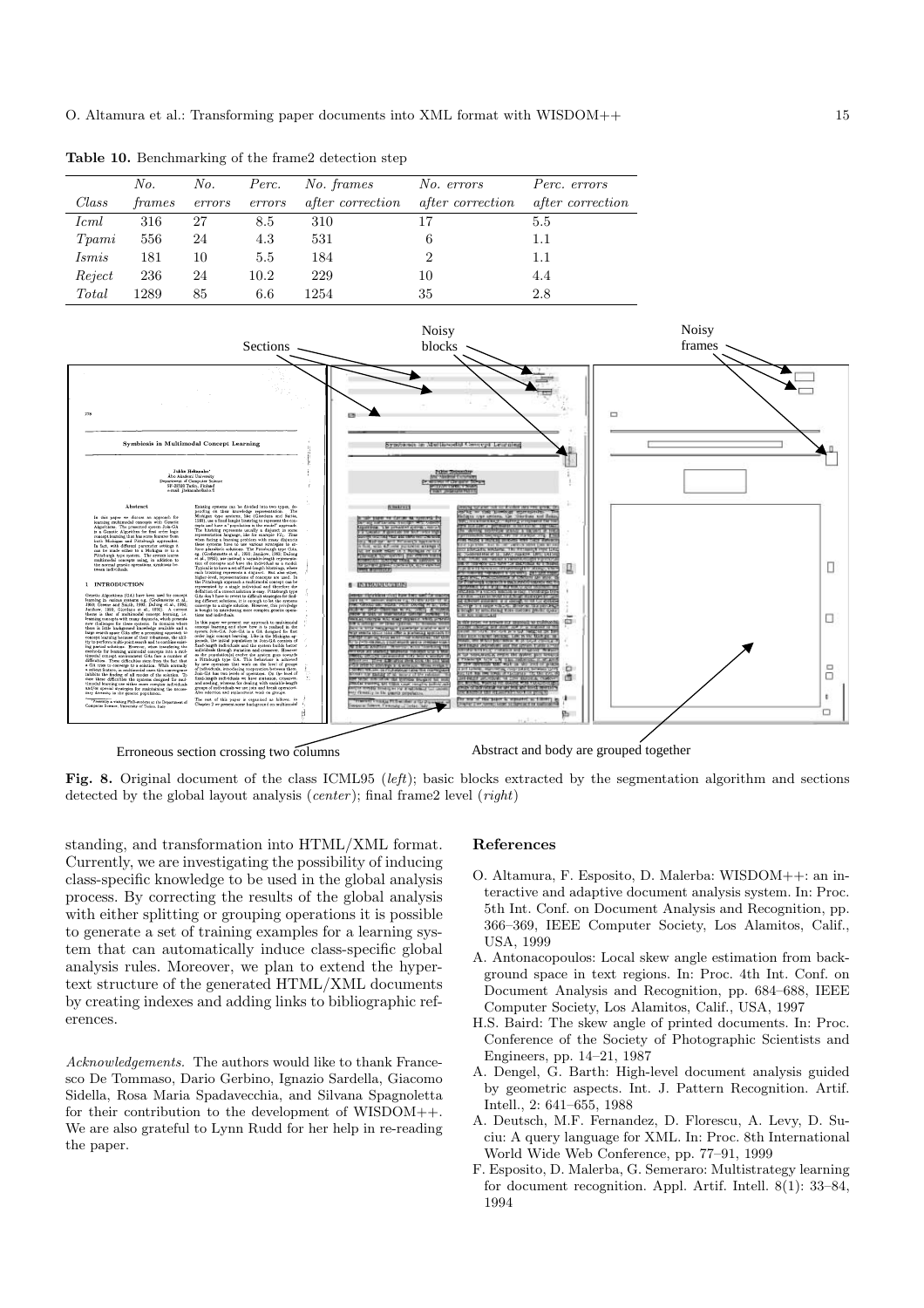- F. Esposito, D. Malerba, G. Semeraro: A knowledge-based approach to the layout analysis. In: Proc. 3rd Int. Conf. on Document Analysis and Recognition, pp. 466–471, IEEE Computer Society, Los Alamitos, Calif., USA, 1995
- F. Esposito, D. Malerba, F.A. Lisi: Machine learning for intelligent document processing: the WISDOM system. In: Z.W. Ras, A. Skowron (eds.) Foundations of intelligent systems, Lecture Notes in Artificial Intelligence, vol. 1609. Springer, Berlin Heidelberg New York, pp. 103-113, 1999
- F. Esposito, D. Malerba, F.A. Lisi: Machine learning for intelligent processing of printed documents. J. Intell. Inf. Syst. 14(2/3): 175–198, 2000
- J.L. Fisher, S.C. Hinds, D.P. D'Amato: A rule-based system for document image segmentation. In: Proc. 10th Int. Conf. on Pattern Recognition, pp. 567–572, IEEE Computer Society, Los Alamitos, Calif., 1990
- O. Hitz, L. Robadey, R. Ingold: Using XML in Document Recognition. In: Proc. International Workshop on Document Layout Interpretation and its Applications, Bangalore, India, 1999
- D. Hix, H.R. Hartson: Developing user interfaces: ensuring usability through product and process. Wiley, London, 1993
- D. Malerba, G. Semeraro, E. Bellisari: LEX: a knowledgebased system for the layout analysis. In: Proc. 3rd Int. Conf. on the Practical Application of Prolog, pp. 429–443, 1995
- D. Malerba, F. Esposito, G. Semeraro, S. Caggese: Handling continuous data in top-down induction of first-order rules. In: M. Lenzerini (ed.), AI\*IA 97: Advances in artificial intelligence, Lecture Notes in Artificial Intelligence, vol. 1321. Springer, Berlin Heidelberg New York, pp. 24–35, 1997a
- D. Malerba, F. Esposito, G. Semeraro, L. De Filippis: Processing paper documents with WISDOM. In: M. Lenzerini (ed.), AI\*IA 97: advances in artificial intelligence, Lecture Notes in Artificial intelligence, vol. 1321. Springer, Berlin Heidelberg New York, pp. 439-442, 1997b
- V.F. Märgner, P. Karcher, A.-K. Pawlowski: On benchmarking of document analysis systems. In: Proc. 4th Int. Conf. on Document Analysis and Recognition, pp. 331–336, IEEE Computer Society, Los Alamitos, Calif., USA, 1997
- G. Nagy, J. Kanai, M. Krishnamoorthy: Two complementary techniques for digitized document analysis. In: Proc. ACM Conference on Document Processing Systems, Santa Fe, New Mexico, pp. 169–176, 1988
- G. Nagy, S. Seth, M. Viswanathan: A prototype document image analysis system for technical journal. IEEE Comput. 25(7): 10–22, 1992
- J.R. Quinlan: C4.5: Programs for machine learning. Morgan Kaufmann, San Mateo, Calif., 1993
- S. J. Simske: The use of XML and XML-data to provide document understanding at the physical, logical and presentational Levels. In: Proc. International Workshop on Document Layout Interpretation and its Applications, Bangalore, India, 1999
- R. Smith: A simple and efficient skew detection algorithm via text row accumulation. In: Proc. Third Int. Conf. on Document Analysis and Recognition, pp. 1145–1148, IEEE Computer Society, Los Alamitos, Calif., USA, 1995
- F.Y. Shih, S.-S. Chen: Adaptive document block segmentation and classification. IEEE Trans. Syst. Man Cybern. – Part B 26(5): 797–802, 1996
- P.E. Utgoff: An improved algorithm for incremental induction of decision trees. In: Proc. 11th Int. Conf. on Machine Learning, Morgan Kaufmann, San Francisco, Calif., USA, 1994
- C.L. Yu, Y.Y. Tang, C.Y. Suen: Document skew detection based on the fractal and least squares method. In: Proc. 3rd Int. Conf. on Document Analysis and Recognition, pp. 1149–1152, IEEE Computer Society, Los Alamitos, Calif., USA, 1995
- D. Wang, R.N. Srihari: Classification of newspaper image blocks using texture analysis. Comput. Vision Graphics Image Proc. 47: 327–352, 1989
- Y. Wang, T. Phillips, R. Haralick: From image to SGML/XML representation: one method. Proc. International Workshop on Document Layout Interpretation and its Applications, Bangalore, India, 1999
- E. Wenger: Glass-box technology: merging learning and doing. IRL Research Abstract 1, Institute for Research on Learning, Palo Alto, Calif., USA, 1988
- K.Y. Wong, R.G. Casey, F.M. Wahl: Document analysis system. IBM J. Res. Dev. 26(6): 647–656, 1982
- M. Worring, A.W.M. Smeulders: Content-based Internet access to scanned documents. Int. J. Doc. Anal. Recognition 1(4), 1999
- World Wide Web Consortium W3C:
- Extensible Markup Language ver1.0
- http://www.w3.org/TR/1998/REC-xml-19980210
- Extensible Stylesheet Language ver.1.0
- http://www.w3.org/TR/1998/WD-xsl-19980818
- XSL Transformation ver. 1.0
- http://www.w3.org/TR/1999/07/WD-xslt-19990709



**Oronzo Altamura** is an Assistant Professor of Computer Science at the University of Bari in the Department of Informatics. He received a "laurea" degree in Physics from the University of Bari in June 1973. For many years he collaborated with the Institute of Physics of the University of Bari. Initially his research activity concerned signal processing, digital system design, fault tolerant systems. Then his research interests

moved to computer assisted instruction (CAI), intelligent CAI, intelligent tutoring systems (ITS). He published same papers an these topics in international journals and proceedings. Currently he collaborates with the Machine Learning group of the University of Bari an document image segmentation, skew detection, and intelligent document processing.